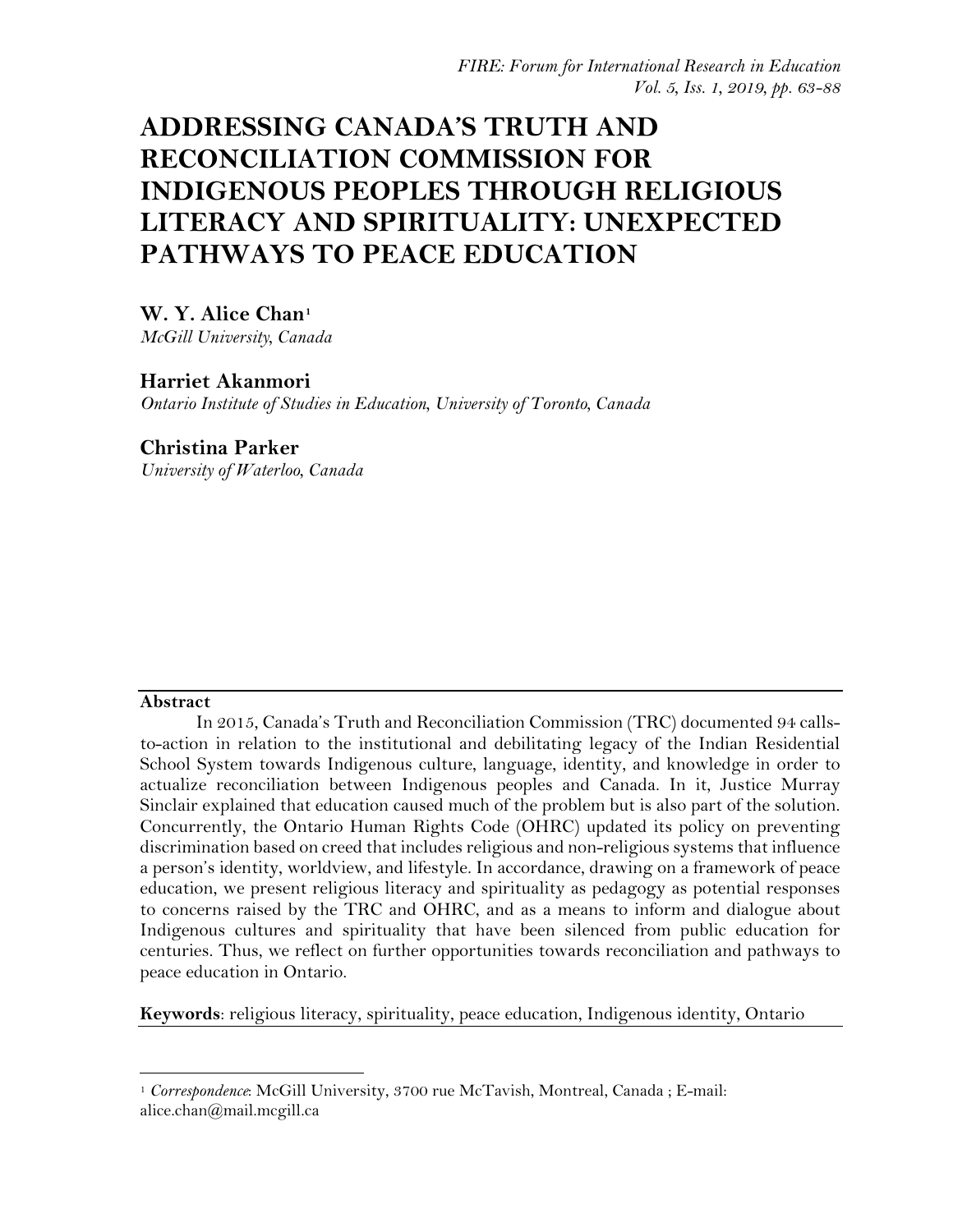## **Introduction**

 $\overline{\phantom{a}}$ 

In the province of Ontario, the previous "common school" system taught a common curriculum embedded in founding principles based on Judeo-Christian religious beliefs. These guiding principles are still in place for secular public schools in Ontario today<sup>2</sup>. The concept of the common school was put forward in 1846 by Egerton Ryerson (1847) in Ontario. It was meant to be inclusive of all religions, including Catholicism, yet still reflect Protestant norms and values (Parker, 2016a).

One of Ryerson's (1847) many recommendations for the country's basic education system structure stated:

Religious differences and divisions should rather be healed than inflamed and the points of agreement and the means of mutual cooperation on the part of different religious persuasions should doubtless be studied and promoted by a wise and beneficent Government, while it sacrifices neither to religious bigotry nor infidelity to the cardinal and catholic principles of the Christian religion (pp.  $51-52$ ).

Parker (2016a) notes that, "Despite Ryerson's objections, Canada's constitution of 1867 maintained two separate, publicly-funded school systems: one based on Roman Catholicism, and the other on Protestant Judeo-Christianity. The latter is the public, theoretically secular[3,](#page-1-1) school system in most of Canada today" (p. 130). Within this context of presumably religiously neutral public schools, the teaching of Indigenous spirituality is becoming more widely accepted and encouraged in Canada. Indigenous teachings encourage a restructuring of one's worldview to understand various traditions from varying perspectives. In schools there continues to be much controversy over rituals connected to various religious groups, such as smudging rituals, creating and honoring prayer space, and the celebration of non-Judeo-Christian holidays. One way to address such culturally-based controversies is for teachers to gain a greater understanding of their students' cultural practices.

In relation to Indigeneity, teaching about Indigenous cultural practices, such as smudging or connecting with ancestors, is one way to approach facilitating cultural connections. Yet, many educators remain unfamiliar with their Indigenous students' cultural practices. For example, Milne's study of 100 Ontario teachers (between 2012 and 2014) found that many educators lacked basic knowledge about Indigenous peoples in Canada:

There were educators I met who didn't know about residential schools. They didn't know about Indigenous people in Canada, Indigenous culture and heritage and history…Then there were teachers who knew a bit about it but still were unsure how to incorporate it into their classes, and maybe were too

<span id="page-1-0"></span><sup>2</sup> The stipulation for Judeo-Christian teaching remains in Ontario's *Education Act* 264(1)(c): It is the duty of a teacher and a temporary teacher, "(c) to inculcate by precept and example respect for religion and the principles of Judaeo-Christian morality and the highest regard for truth, justice, loyalty, love of country, humanity, benevolence, sobriety, industry, frugality, purity, temperance and all other virtues" (Education Act, R.S.O. 1990, c. E.2).

<span id="page-1-1"></span><sup>&</sup>lt;sup>3</sup> The Protestant Judeo-Christian school system is theoretically secular because the stipulation for Judeo-Christian teaching remains in Ontario's *Education Act* 264(1)(c).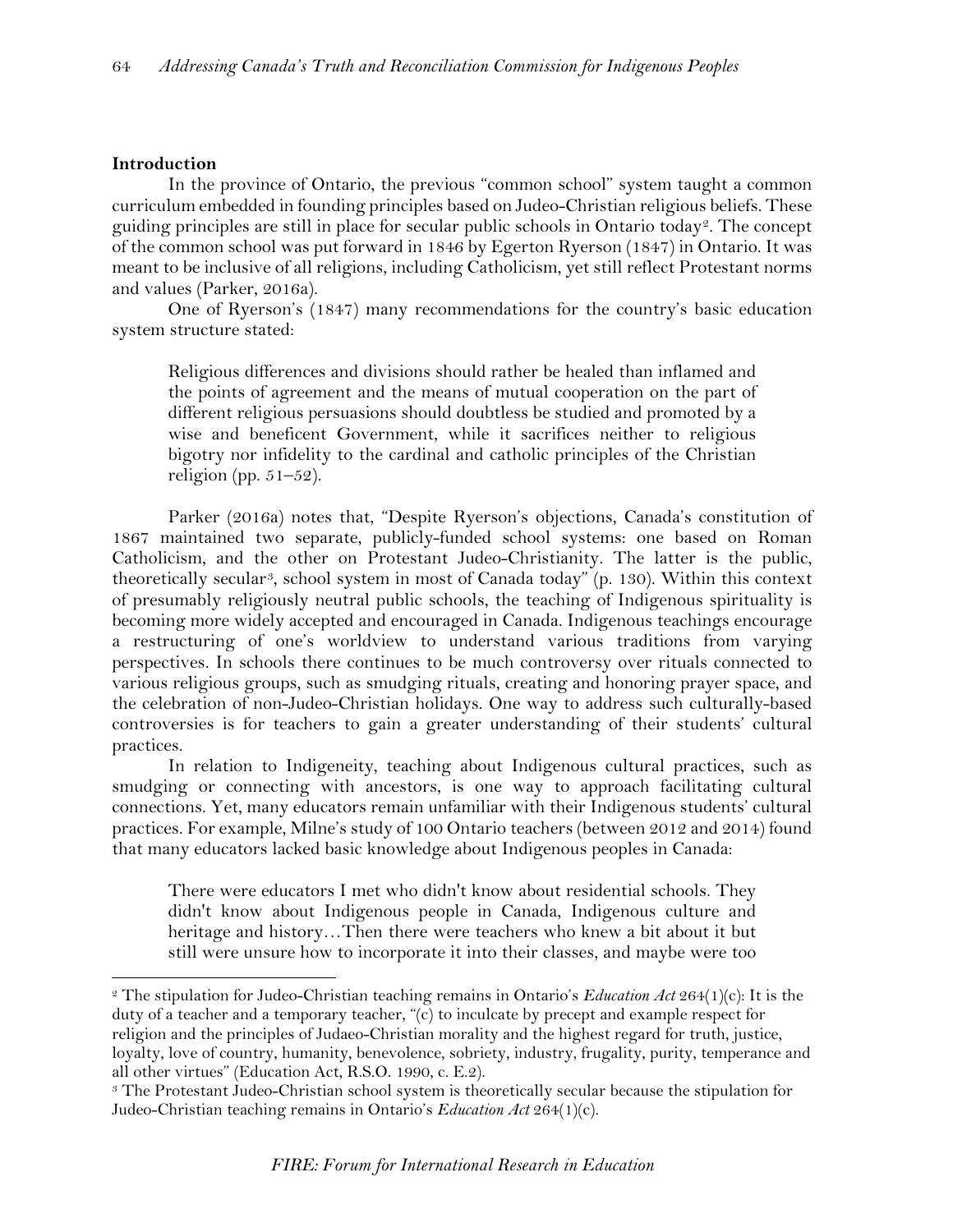uncomfortable, and so didn't…The problem is that when you have people that are uncomfortable and intimidated, the result is that we have educators that may not be doing it at all (quoted, in Drinkwater, 2017, para. 4-6).

This lack of knowledge is detrimental as it contributes to the erasure of purposely omitted curriculum about Indigenous culture and worldviews that has existed for centuries in Canada and contributes to the maintenance of intergenerational trauma that Indigenous peoples experience from an individual, family, communal, and national level (see Menzies, 2010). This lack of knowledge is also a disadvantage for the growing Indigenous population as Indigenous communities grew more than four times faster than the non-Indigenous population since 2006, and presents an increasing population growth (Statistics Canada, 2018). Moreover, it challenges the Canadian political and education systems that are highly encouraging the understanding of Indigenous cultures at this time, as elaborated upon in our paper. Still most Canadian teachers were taught in school systems where Indigenous worldviews remained part of the null or purposely omitted curriculum; thereby creating a gap between their knowledge and understanding of Indigenous culture and their professional need to teach about it.

More recently, resources have been developed and made accessible to students to learn about Indigenous worldviews. For instance, in Ontario, World Religions courses explicitly include teaching about Indigenous worldviews. As students engage with learning about Indigenous spirituality, among other religious traditions, they deepen their religious literacy, generally conceptualized as a framework to understand the content, influence, and role of various religious traditions throughout history and today—and how this reflects the spirituality of students. From this understanding, teaching religious literacy through a dialogic, peace-based approach supports diverse students' inclusion and engagement. Thus, we contend that this approach of combining religious literacy and spirituality creates a form of peace education that can reconcile the null curriculum in Ontario. By connecting religious literacy and spirituality, Ontario World Religions courses can promote a different form of dialogue, listening, and respect. We conceptualize spirituality as a universal human experience typically involving a search for meaning in life and a sense of connection to something bigger than ourselves (Carlson and Leonard, 2013). While spirituality may incorporate elements of religion, they are not the same.

To understand the importance of these approaches in the Ontario context, we begin by introducing the historical and contemporary experiences of Indigenous peoples in relation to the Canadian Truth and Reconciliation Commission (TRC), which was an investigation into the legacy of the Canadian Indian Residential School System and institutionalized discrimination today — and the *Ontario Human Rights Code*. Then, we discuss the Ontario Ministry of Education's *The First Nation, Métis, and Inuit Education Policy Framework* (2007) juxtaposed by empirical findings regarding the teaching about Indigenous spirituality in the Ontario World Religions curriculum. Through the theoretical framework of peace education, we posit that the current Ontario World Religions curriculum can be a viable and existing path for Ontario educators to broach the topic of reconciliation and deal with the tensions that may rise through the approaches of religious literacy and spirituality as pedagogy. Specifically, we engage in critical reflection on the role of religious literacy, spirituality, and peacebuilding dialogue pedagogies in supporting and recognizing the rights of Indigenous peoples, and we consider the following: (1) how a discussion on Indigenous rights and the recognition of Indigenous peoples relate to peace education in the Ontario context, (2) how a discussion on Indigenous rights and the recognition of Indigenous peoples relate to religious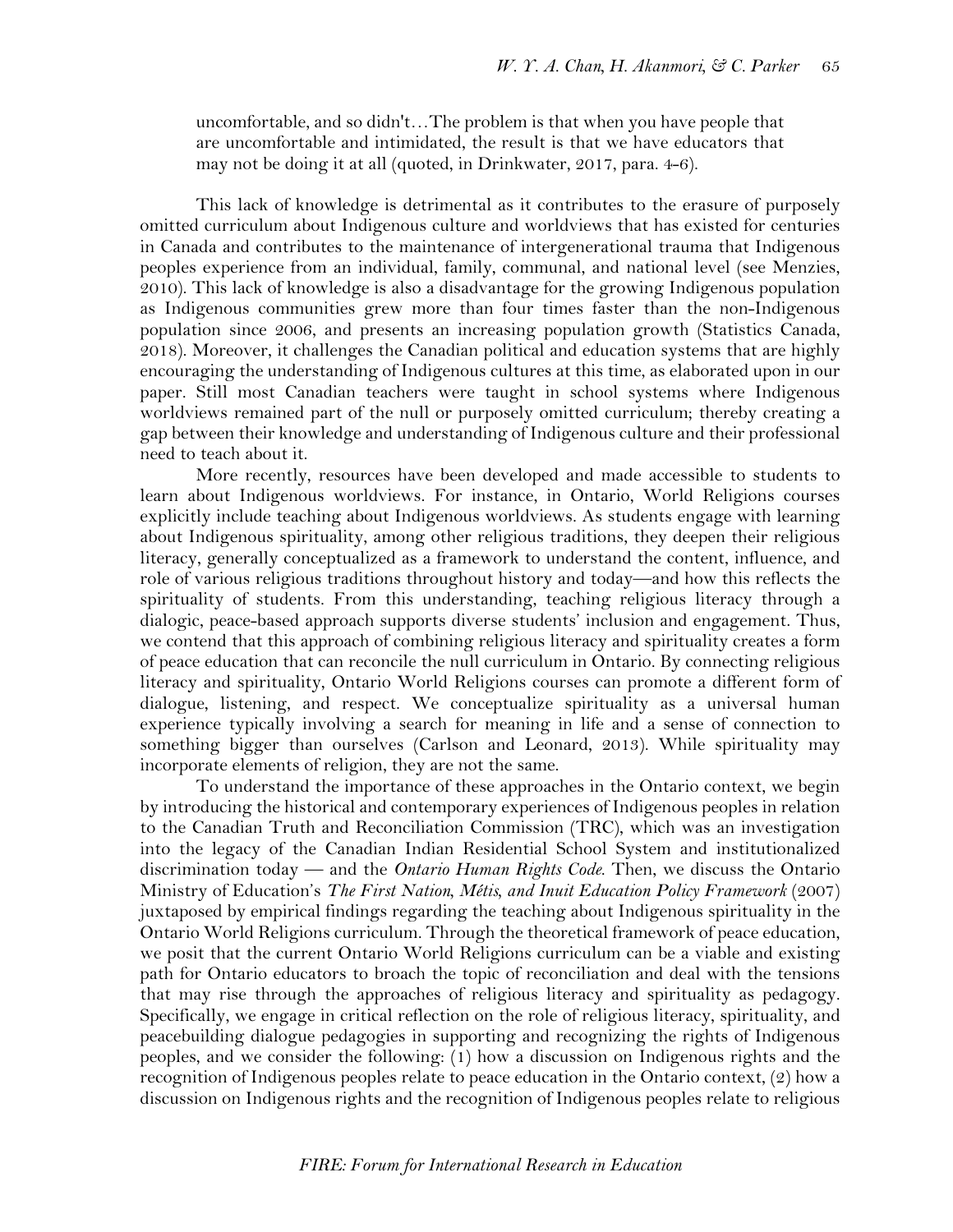literacy in Ontario, (3) how a discussion on Indigenous rights and the recognition of Indigenous peoples necessitate consideration of Indigenous spirituality in a religious literacy classroom, and (4) how to teach about diversity and spiritualty through religious literacy and peacebuilding dialogue pedagogies. Thus, the first half of the paper traverses the varied complexities of the political, social, and legal tensions in Ontario today, while the latter half of the paper discusses how religious literacy and spirituality as pedagogy can inform peace education to meet the needs of contemporary Ontario teachers. Although our focus lies in our milieu of Ontario, we hope that our discussion offers relevant ideas for consideration in other diverse global contexts as well.

## **Indigenous peoples: Experiences and current issues**

Until 1996, the Canadian Indian Residential School System mandated Indigenous children to attend boarding or day schools that aimed to replace their culture with the adoption of an English or French culture. Whenever they exhibited Indigenous language, culture, or knowledge, they were severely reprimanded and, in countless cases, subjected to physical, emotional, psychological, and sexual abuses (Indian and Northern Affairs Canada, 1998). Although Catholic and Protestant orders established such schools before Canadian confederation in 1867, under the *Indian Act* (1876) the Canadian government officially endorsed and permitted the existence of this assimilationist system from the 1880s to 1996 as well. These schools were established for youth from seven to 15 years of age across Canada who were First Nations, Métis, or Inuit – the three groups of Indigenous peoples who live in Canada. As the federal government subsidized the schools based on student enrollment, schools were eager to increase their school population despite the lack of training for the teachers, the lack of heating and adequate bedding, and in the face of meagre food supply and poor classroom facilities for the students (Truth and Reconciliation Commission, 2015b, 2015c, 2015d.) This resulted in horrific schooling experiences for Indigenous and the few non-Indigenous children who attended them (Barrera, 2018).

In 1886, Daniel Kennedy, renamed by a principal who was unable to pronounce his given name of Ochankuga'he, described his initial impressions of residential schooling:

At the age of twelve years, I was lassoed, roped and taken to the Government School at Lebret. Six months after I enrolled, I discovered to my chagrin that I had lost my name and an English name had been tagged on me in exchange…In keeping with the promise to civilize the little pagan, they went to work and cut off my braids, which, incidentally, according to the Assiniboine traditional custom, was a token of mourning—the closer the relative, the closer the cut. After my haircut, I wondered in silence if my mother had died, as they had cut my hair close to the scalp (TRC, 2015b, p. 173).

Other individuals shared the confusion faced by Kennedy, too. In some cases, this confusion lasted even after their schooling, as expressed by John Tootoosis:

…When an Indian comes out of these places it is like being put between two walls in a room and left hanging in the middle. On one side are all the things he learned from his people and their way of life that was being wiped out, and on the other side are the whiteman's ways which he could never fully understand since he never had the right amount of education and could not be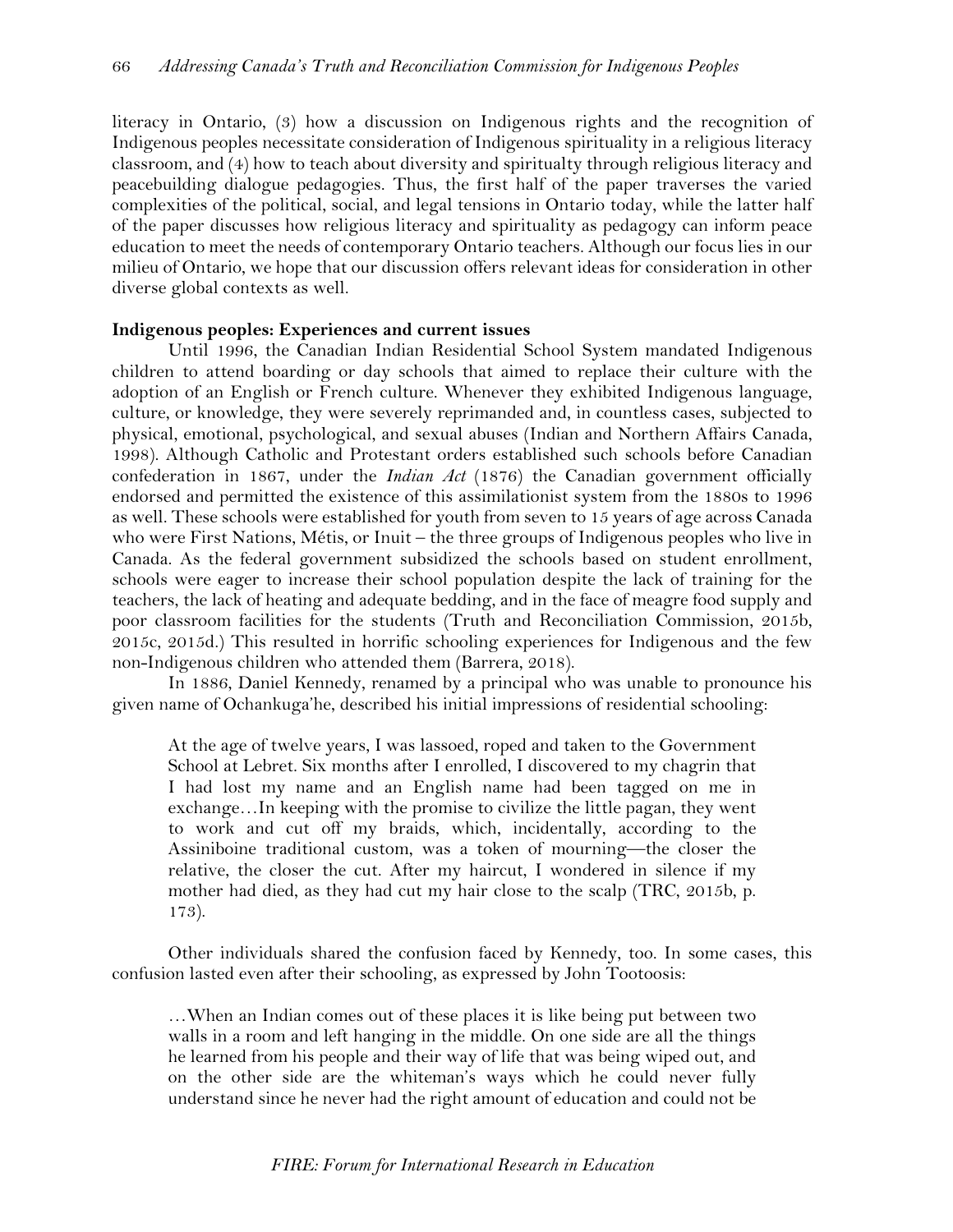part of it. There he is, hanging in the middle of two cultures and he is not a whiteman and he is not an Indian…They washed away practically everything from our minds, all the things an Indian needed to help himself, to think the way a human person should in order to survive (TRC, 2015b, p. 190).

Although Tootoosis and his father believed that the residential school system could potentially offer them educational benefits to work in the nearby communities of Saskatchewan, Tootoosis realized that the English language he learned from the Frenchspeaking nuns was not sufficient. Rather, it left him with a Cree and French accent and limited prowess in the English language, in addition to a lack of identity. Professor Blair Stonechild of the First Nations University of Canada, who also attended the residential schools, echoed this sentiment. He remarked that, "There is no question that the whole purpose of the schools was to undermine our understanding and perception of our self and our community" (Blair, 2016, p. 13).

It is estimated that about 150,000 youth passed through the Residential School System, but the legacy of the System spans seven generations and has influenced the educational, health, and economic discrepancies that exist between Indigenous and non-Indigenous peoples throughout Canada (Indian and Northern Affairs Canada, 1998). This disparity has propagated generations of legal, social, cultural, religious, and racial discrimination towards Indigenous peoples, who manifest the results of this inequity through alcohol and drug abuse, high levels of depression, imprisonment, and suicide among the young and old, and low levels of self-respect (Castellano, Archibald & DeGagné, 2008; Jacobs, 2000; Truth and Reconciliation Commission, 2015b, 2015c, 2015d). This inequity was intentionally created via the *Indian Act*, which has been maintained for generations (Scrim, 2017).

In 1920, the Deputy Minister of Indian Affairs Duncan Campbell Scott documented the agenda for cultural genocide and assimilation in a speech stating that, "our object is to continue until there is not a single Indian in Canada that has not been absorbed into the body politic" (National Archives of Canada). In 1969, this initiative to terminate Indigenous identity endured as the *Statement of the Government of Canada on Indian Policy* aimed to end Indian status and expire the Treaties that were previously established by the federal government and First Nations (see the *Statement*, 1969 and "The White Paper," n.d.). Since the Truth and Reconciliation Commission in 2015, contemporary measures and public voices have challenged this deep seeded discrimination in Canada (see Friesen, 2018; Johnson, 2018; Scrim, 2017).

## **Political and Legislative Responses: The TRC and OHRC**

In December 2015, the Truth and Reconciliation Commission (TRC) of Canada published a report detailing ways for the Canadian government and people to address the debilitating legacy of the Indian Residential School System—a legacy that is compounded by discrimination today—towards Indigenous culture, language, identity, and knowledge in order to actualize reconciliation between Indigenous and non-Indigenous peoples in Canada. Through the 6,200 statements that were gathered from members of the Indigenous community, 42 of the 94 calls-to-action specifically relate to how the legacy should be addressed and 52 offer recommendations on how the government, judicial system, religious orders, media, etc. can mend their relationship with Indigenous peoples of Canada today. Within the 94 calls, the word "education" is listed 28 times. Despite this seemingly low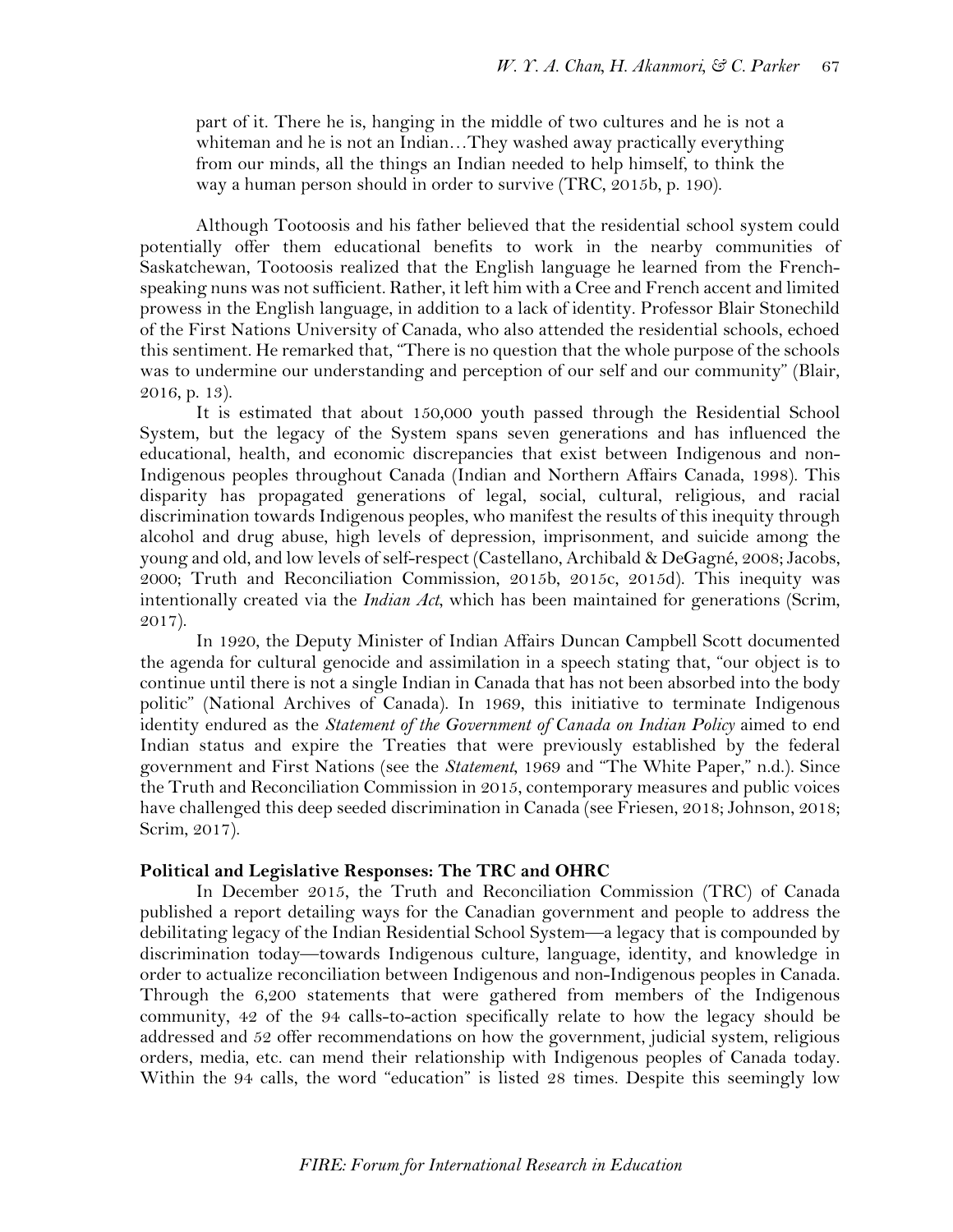number, Justice Murray Sinclair, the Chair of the Commission, noted that the education system caused the problem and is therefore pivotal in reconciliation ("Will truth," 2015.)

Due to the discrimination against Indigenous people, the calls-to-action are farreaching into many facets of society, and require various solutions, including a legislative approach. Thus, perhaps to coincide with the TRC publication, the *Ontario Human Rights Code* (OHRC) updated its policy on preventing discrimination based on creed in December 2015. This conception of creed includes religious and non-religious systems that influence a person's identity, worldview, and lifestyle and the protection of creed is now mandated across all Ontario sectors and communities, including school settings. In conjunction with this legislative approach and Justice Sinclair's call for education to be part of the solution, we raise the role of the public school teacher in this discussion and suggest that the Ontario World Religions curriculum can be a means to address this social and political calling in Canada today. This corresponds to the requirement in the Ontario Ministry of Education's *The First Nation, Métis, and Inuit Education Policy Framework (2007)* to integrate Indigenous histories, cultures, and perspectives in the Ontario curriculum as well.

## **The Ontario Curriculum**

Since 2007, *The First Nation, Métis, and Inuit Education Policy Framework* (Ontario Ministry of Education) has guided curricular and pedagogical changes in Ontario. As such, the two Ontario World Religions curricula — the *World Religions and Belief Traditions in Daily Life* (HRF3O, Grade 11, Open) and *World Religions and Belief Traditions: Perspectives, Issues,*  and Challenges (HRT3M, Grade 11, University/College Preparation) — encourages teachers to include content on Indigenous spirituality (Ontario Ministry of Education, 2013a, 2013b). This is evident in the following examples:

*World Religions and Belief Traditions in Daily Life (HRF3O, Grade 11, Open)*:

- o B3.3 Explain the impact of including "creed" as a protected ground of discrimination under the Ontario Human Rights Code
- o C1.2 Identify major figures from the history of various world religions and belief traditions, and explain their origins, roles, and contributions
	- Teacher prompts: "How did Baha'ullah contribute to and influence the Baha'i faith?" "How have the Haudenosaunee been influenced by those born outside their nation, such as Peacemaker?" "How does the significance and role of Jesus of Nazareth differ in Christianity and Islam?"

# *World Religions and Belief Traditions: Perspectives, Issues, and Challenges (HRT3M, Grade 11, University/College Preparation)*:

- o C2.2 Identify and explain concepts associated with the journey of life and the quest for meaning in various religions and belief traditions (e.g., karma, jihad, nirvana, vocation, the Jewish covenant, the Aboriginal sacred path)
	- Teacher prompts: "How is the individual's spiritual struggle known as jihad expressed at different moments in a Muslim's life?" "How does the First Nation concept of walking the sacred path incorporate ideas about physical, emotional, environmental,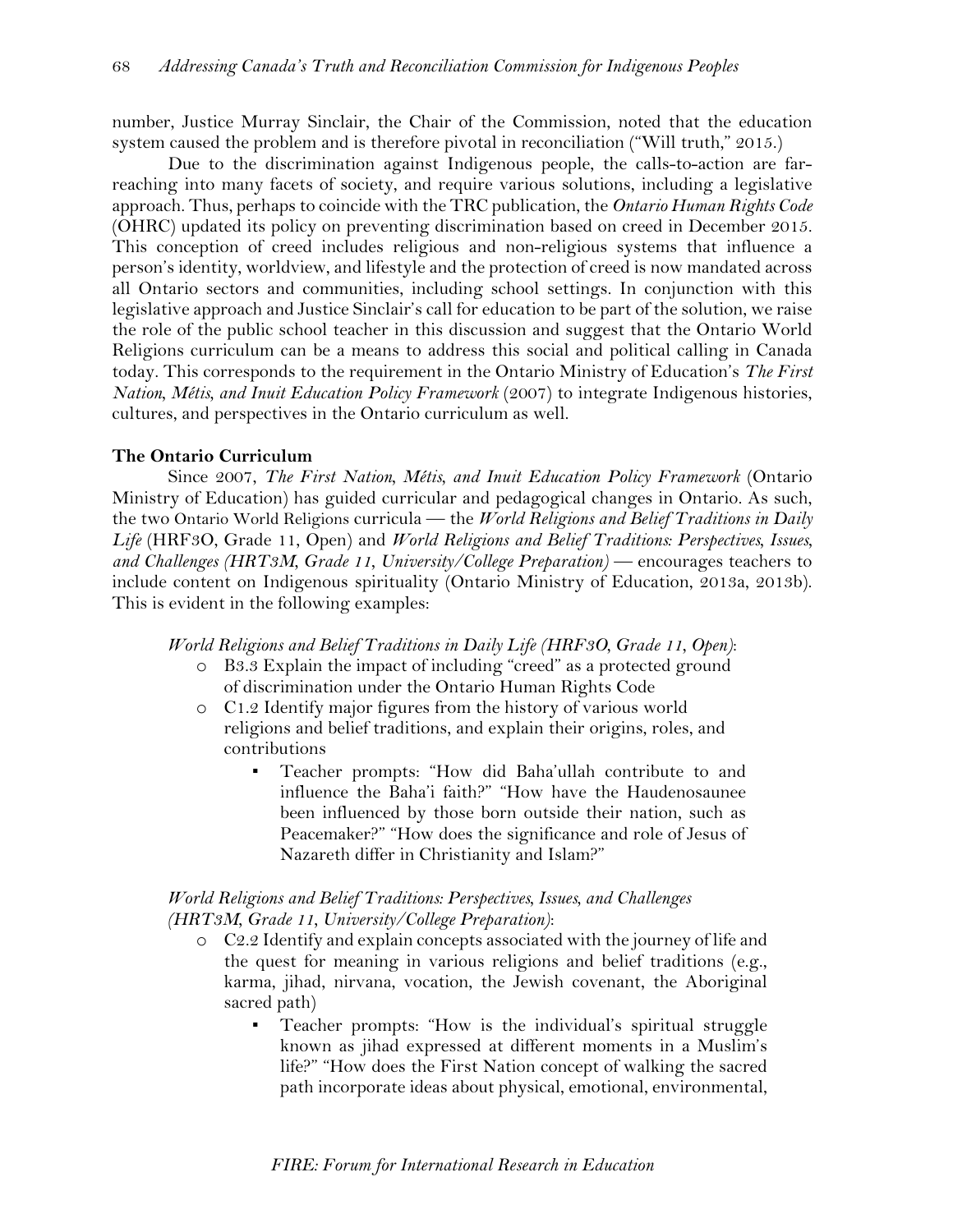and spiritual healing?" "How do the concepts of samsara, nirvana, and dharma depict the journey of life?"

- o D1.3 Describe actions people perform to fulfil the expectations of their particular belief tradition (e.g., Aboriginal respect for and protection of the environment, charitable giving, zakat)
	- Teacher prompts: "What are the duties of Roman Catholics as outlined in the Works of Mercy?" "How might Muslims fulfil the religious obligation of zakat?" "How have First Nation beliefs about the natural world inspired the spawn-on-kelp sustainable fishing industry?"

Altogether, Table 1 indicates the number of prompts per course that mention Indigenous spirituality in order to encourage teachers to incorporate Indigenous culture where possible.

# **Table 1: The inclusion of Indigenous culture in the Ontario World Religions curricula**

| Course                                                                                           | World Religions and Belief<br>Traditions in Daily Life<br>(HRF3O, Grade 11, Open) | <b>World Religions and Belief Traditions:</b><br>Perspectives, Issues, and Challenges<br>(HRT3M, Grade 11,<br>University/College Preparation) |
|--------------------------------------------------------------------------------------------------|-----------------------------------------------------------------------------------|-----------------------------------------------------------------------------------------------------------------------------------------------|
| Percentage of times<br>Indigenous spirituality<br>is mentioned in an                             | 37%                                                                               | $40.8\%$                                                                                                                                      |
| example and teacher<br>prompt                                                                    | (In 23 out of 62 specific<br>expectations).                                       | (In 29 out of 71 specific<br>expectations).                                                                                                   |
| Specific examples and                                                                            | $C-1.1, 1.2, 2.2, 2.4, 3.1;$                                                      | $B - 1.1$ ;                                                                                                                                   |
| teacher prompts that<br>explicitly refer to                                                      | $D-1.2, 1.3, 1.5, 2.1, 2.3, 3.2;$                                                 | $C - 1.4, 2.2, 2.3, 2.4;$                                                                                                                     |
| practices, beliefs,<br>influential figures, or<br>sacred teachings of<br>Indigenous spirituality | $E - 1.3, 1.4, 2.1, 2.2, 2.3, 2.4;$                                               | D - 1.1, 1.2, 1.3, 1.4, 2.1, 2.3, 3.1, 3.2,<br>3.3, 3.4;                                                                                      |
|                                                                                                  | $F-1.1, 1.2, 2.1, 2.2, 2.3, 2.4.$                                                 | $E-1.3, 1.4, 2.1, 2.2, 2.3, 2.4;$                                                                                                             |
|                                                                                                  |                                                                                   | $F-1.1, 1.3, 1.4, 3.1, 3.2, 3.3, 3.4, 4.2.$                                                                                                   |

This inclusion of Indigenous spirituality in the World Religions curricula guides our interest in bridging religious literacy with the practice of spirituality as pedagogy, and offers a means to address TRC recommendations 48, 49, 60, and 64 (TRC, 2015a). These recommendations address religious leaders and denominational schools specifically and relate to the fact that Christian traditions were historically presented as superior to Indigenous traditions in residential schools (TRC, 2015b). In an effort to not repeat this practice in public education, the teaching about Indigenous spirituality in a religious literacy course offers equitable footing to discuss them together in a Canadian classroom. However, despite the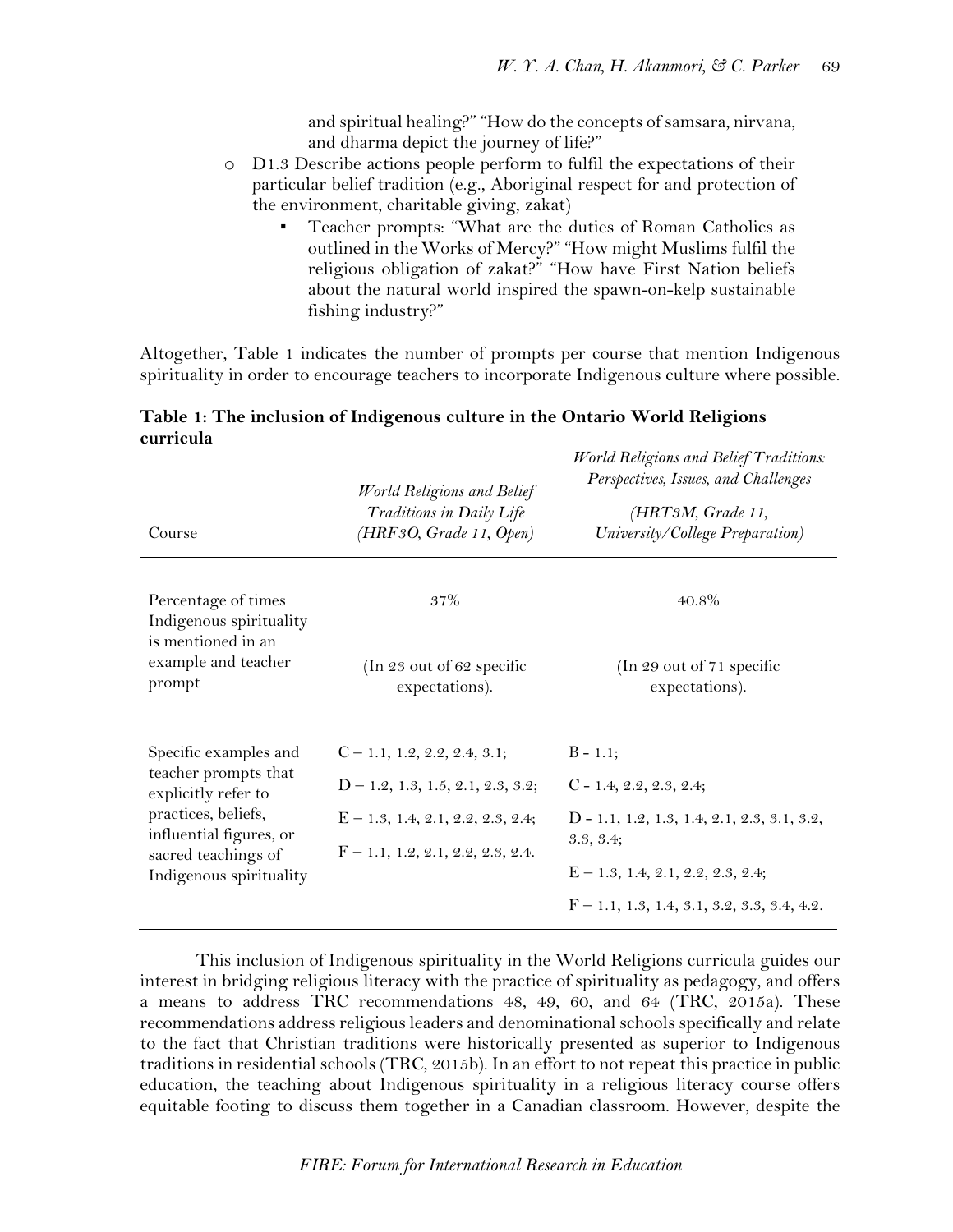teacher prompts in the World Religions curricula, it is clear that Ontario teachers often lack the necessary understanding of Indigenous spirituality to enable them to teach about it from an approach of reconciliation (Milne, 2017).

At present, there is a debate about including the topic of Indigenous spirituality in the Ontario World Religions curricula, offered at the Grade 11 level, and Indigenous education in the overall Ontario curriculum (Crawley, 2018; Newhouse, 2018). Canadians have generally lacked a clear understanding of the pervasiveness of Indigenous discrimination for centuries due to the omission of Indigenous culture from the education system itself (Milne, 2017). As a result, teachers who grew up in the system are now being tasked to reconcile these new demands and will need to cultivate these understandings at a personal and professional level.

As the public school becomes a site of inherent political contention, teachers may choose to shy away from addressing complicated conflictual and contentious issues, leaving students to resolve interpersonal conflicts that arise from different cultural misunderstandings by themselves. Teachers are more likely to avoid inviting discussion on conflicting perspectives, instead choosing to play it safe by sticking to the dominant, prescribed curriculum, which, invariably, does not reflect the perspectives of minority groups (Parker, 2016b). As a result, instead of creating an environment that facilitates critical reflection on contesting beliefs to foster a deeper understanding of the "other", they close the doors to opportunities for deeper learning (Houser, 1996). This avoidance and desire to leave conflictual issues untouched and unexamined can lead to misguided perceptions, which fuel underlying tensions and deepen the potential for future conflict.

Yet, some teachers, despite limited support, have found ways to honour the integration of Indigenous knowledge. Parker (2016a) describes a critical incident in a Grade 4 Ontario classroom, where one Christian student targeted a Muslim student for not worshipping "the real" God. The teacher used this religious conflict as an opportunity to discuss diverse religious perspectives by drawing on an Indigenous creation story to illustrate the diversity of perspectives related to religion, spirituality, and creationism. Such teaching methodologies illustrate the power of peace education and peacebuilding dialogue pedagogies that offer tools and support to facilitate religious conflict, and honour and integrate marginalized or silenced perspectives. However, many teachers still do not feel prepared to address contentious issues in the classroom, particularly those connected to students' cultures and religious identities (Bickmore, 1999, 2005).

## **Peace education as a theoretical framework**

Peace education, conceptualized by Harris and Morrison (2012), is a philosophy and a process of skill development that "involves empowering people with the skills, attitudes, and knowledge to create a safe world and build a sustainable environment" (p. 9). By questioning structures of direct and indirect violence that manifest in everyday life, and by discussing alternatives, peace educators create in their students a desire to problem solve and hone skills to manage conflict non-violently, such as listening, reflecting, and cooperating (Harris, 2009; Harris and Morrison, 2012). Under these circumstances, teachers create conditions to successfully contribute to peacebuilding and citizenship education, and enhance nation building; by connecting students' identities to curriculum content, they are motivated and empowered to participate in democratic dialogue in the classroom (Hemmings, 2000; Parker, 2016a). Still, there are many challenges to implementing such pedagogies, as many educators may not feel equipped to facilitate peacebuilding pedagogies, due to, for instance, lack of confidence, time constraints, or access to training.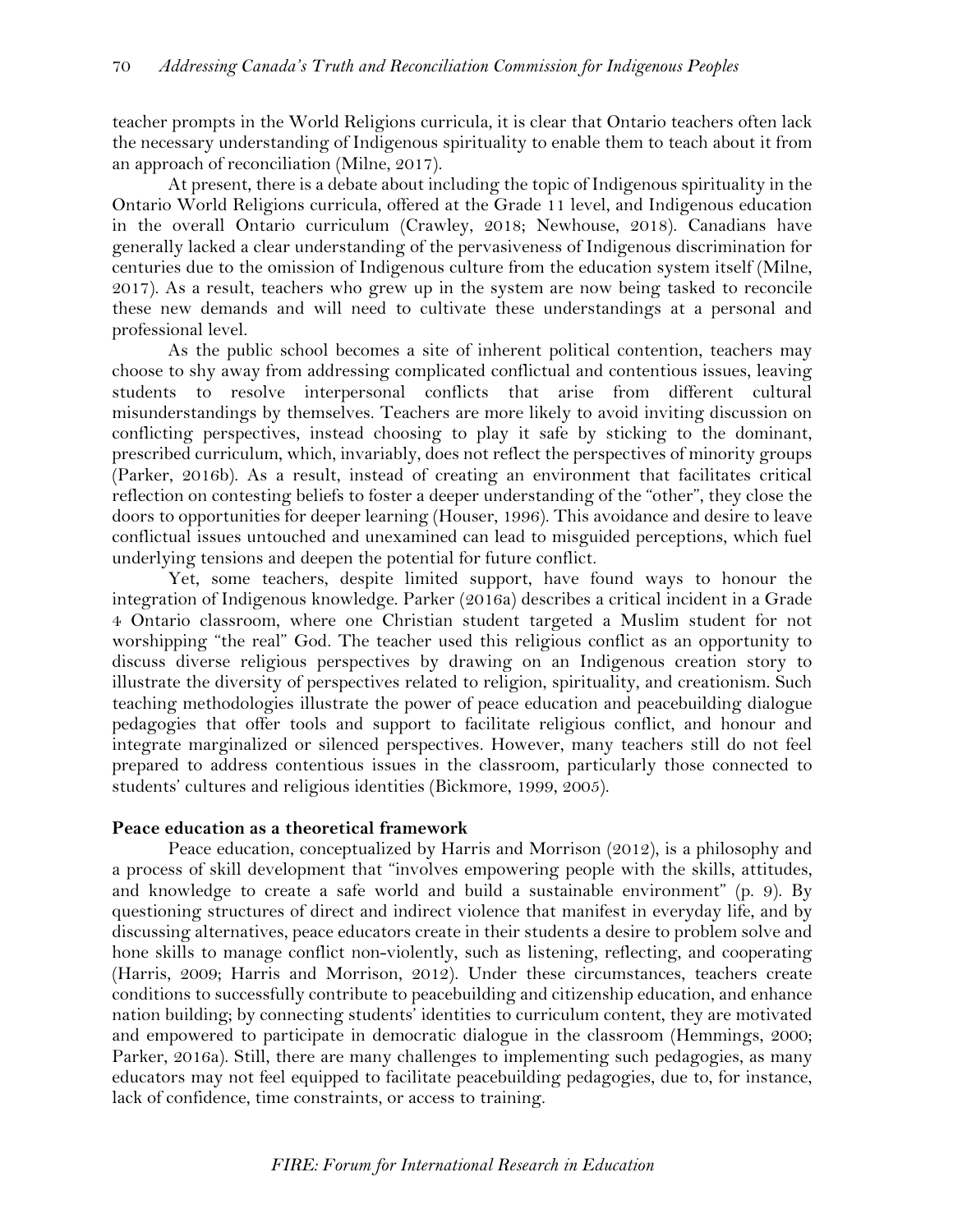To support the mandate of the TRC in Ontario today, federal and provincial governments and ministries of educations are requiring educators to teach about and offer the skills to analyze the history of Canada in relation to the omission of Indigenous culture and spirituality as a means towards reconciliation. In doing so, teachers could draw on peacebuilding pedagogies to guide students to question the direct and indirect forms of violence promoted historically via the Indian Residential School System and government policies that is maintained today through generational trauma, racism, and institutional biases that are discussed in the TRC. As a result, students could understand the saliency of the OHRC's protection of creed. Again, as Justice Murray Sinclair notes, while violent and discriminatory education (through residential schools) contributed to the further marginalization and violence on Indigenous peoples, education still carries the possibility of becoming part of the solution. For this purpose, educators who respond to the 94 calls outlined in the TRC by identifying ways in which Indigenous knowledge could be integrated into the curriculum should engage in peace education. Concretely, one open and explicit way to engage in this specific peace education is to inform and discuss Indigenous knowledge and history in Canada through religious literacy classes and programs.

In recent decades, scholars have discussed the importance of religious literacy generally understood as the topical knowledge pertaining to the content, influence, and role of various religious traditions throughout history and contemporaneously—and its impetus to foster social cohesion and understanding in societies at the local, national, and international levels (see Jackson, Miedema, Moore, and Prothero). In North America, Moore (2006, 2007) and Prothero (2009) have been outspoken about how religious illiteracy contributes to the promotion of prejudice and antagonism. In pursuit of identifying ways to build a more religiously literate society, Moore has offered two publically accessible Massive Online Open Source Courses (MOOCs) from Harvard University: "Religious Literacy: Traditions" and "Scriptures and Religion, Conflict, and Peace."

Moore and Prothero's concerns regarding religious illiteracy and the antagonism it may perpetuate holds relevancy in the Canadian context, as instances of religious discrimination and religiously motivated hate crimes have risen in recent years (Keung, 2016; Paperny, 2017), noted in Table 2<sup>[4](#page-8-0)</sup> (Allen, 2015; Leber, 2017; Uniform Crime Reporting Survey, 2018).

|                                          | 2013 | 2014 | 2015 | 2016 | 2017 |
|------------------------------------------|------|------|------|------|------|
| Hate crimes towards 181<br>Jewish people |      | 213  | 178  | 221  | 360  |

# **Table 2: The number of reported religiously motivated hate crimes in Canada towards Jewish people and Muslims by year (2013 to 2017)**

 $\overline{a}$ 

<span id="page-8-0"></span><sup>4</sup> Statistics Canada clarifies that in the reporting of hate crimes "some populations could be targeted based on either hatred of their religion or their race/ethnicity (or both). Where a hate crime incident may involve more than one motivation (e.g., religion and race/ethnicity), the incident is reported by police according to the primary motivation determined by the circumstances of the incident" (Allen, 2015). Violations can be non-violent, such as advocating genocide, and violent in nature including assault with a weapon and uttering threats. Statistics Canada specifies examples and categories in [https://www150.statcan.gc.ca/n1/dailyq](https://www150.statcan.gc.ca/n1/daily)uotidien/181129/t001a-eng.htm.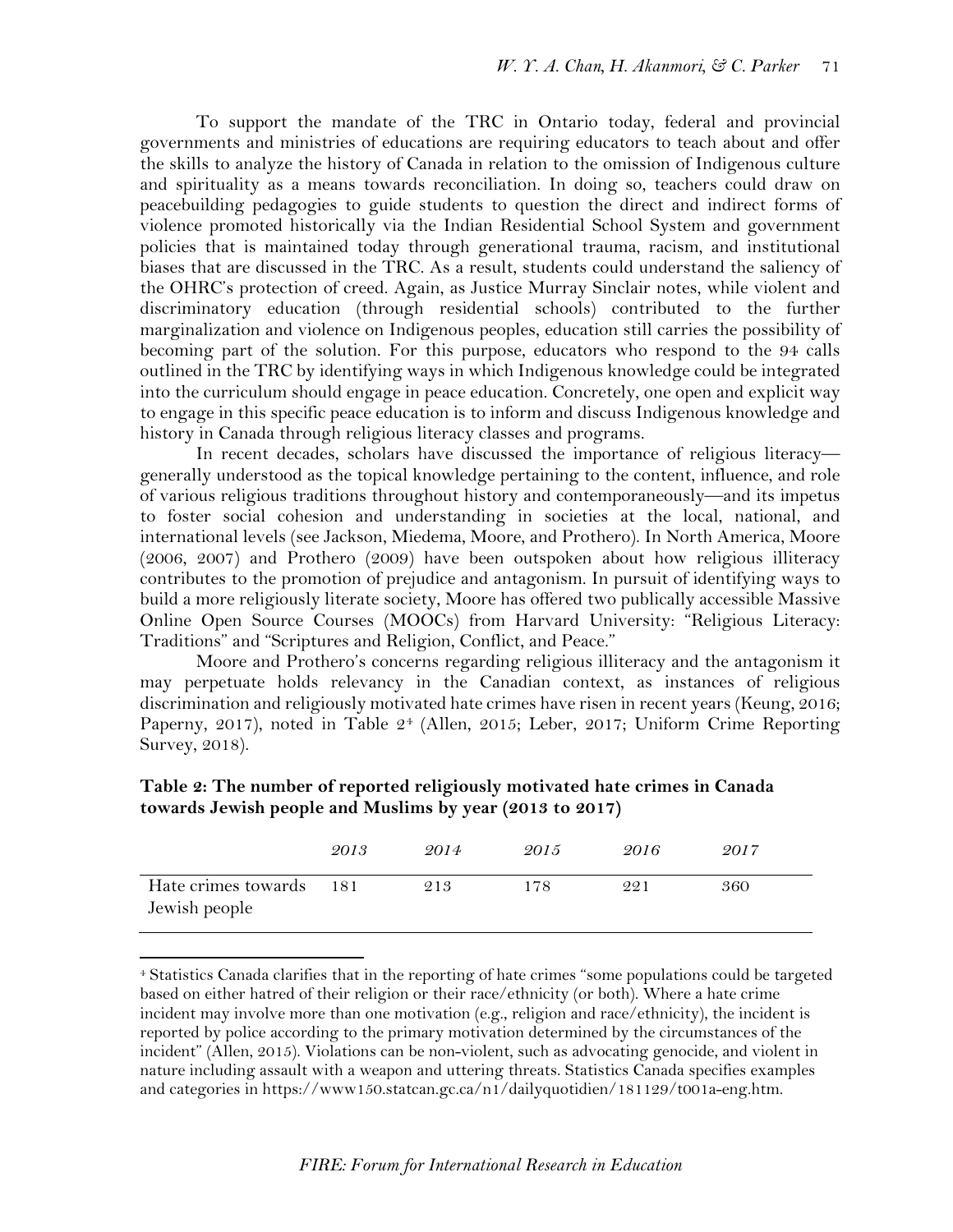| Hate crimes towards 65<br>Muslims | 99 | 159 | 139 | 349 |
|-----------------------------------|----|-----|-----|-----|

From 2015 to 2017, in Toronto, the most populated and ethnically diverse city in Ontario and Canada, the Toronto Regional Police reported that religion was the main motivator for hate crimes each year ("Reported hate crimes",  $2018$ )<sup>[5](#page-9-0)</sup>, where 43.3% of hate crimes in 2015 and 45.5% in 2016 were based on religion (Intelligence Services, 2015, 2016). In January 2017, six people were killed and nineteen others were injured after a mass shooting at a mosque outside Quebec City. Following this in February 2017, Toronto protesters blocked Muslims from entering a mosque with calls to ban Islam, among other incidents (Nasser and McLaughlin, 2017). In July 2018, these trends spiked greatly in the Greater Toronto Area as incidents of religious hate towards Muslims included physical and verbal threats to bodily harm, assault, or death at local grocery stores, community centres, bus shelters, and popular public areas (Rosella, 2018).

In consideration of these instances, one may be quick to adopt the American conceptions of religious literacy that Moore and Prothero have advocated as a potential means to mitigate hostility. However, Moore and Prothero's conceptions are developed from their positionality as American scholars and therefore do not address the unique context of the Canadian landscape, especially the quickly evolving Canadian context in light of Canada's TRC. Alternatively, Robert Jackson (2014) offers another conception of religious literacy and discusses the need for all educators to teach about both religious and non-religious worldviews. Such an approach is more aligned with the Ontario curriculum. Although his perspective originates in the UK and extends to other parts of Europe, we invite the consideration of an adapted approach in Canada that incorporates Indigenous spirituality within an understanding of religious literacy in the Canadian context. Thus, to extend Moore and Prothero's conceptions and adapt Jackson's approach, we believe that a form of religious literacy in Ontario can address aspects of the 94 calls-to-action by teaching *about* Indigenous spirituality through spirituality as pedagogy in the Ontario World Religions classroom. As educators respond to the 94 calls, we invite them to see their role as promoters of peace education.

## **Religious literacy classrooms**

 $\overline{\phantom{a}}$ 

While religious literacy programs exist in Canada, studies of a comparable framework to that of the Ontario World Religions courses are not abundant. Rather, the Modesto City's School District (MCS) 9th Grade *World Geography and World Religion's* course in Modesto, California offers potential consideration for Ontario as it also acts as the single introductory course on world religions that is offered in high school. The MCS course attracted and continues to attract much media and academic attention, as it remains the only compulsory religious literacy program required for graduation within an American public school (see Fraser, 2016; Lester, 2013; Wertheimer, 2015). In particular, studies have found that the program is able to foster respect among its diverse students (Chan, unpublished; Lester, 2013).

<span id="page-9-0"></span> $5$  The detailed Hate Crimes Report 2017 has yet to be posted online but details have been shared with media sources.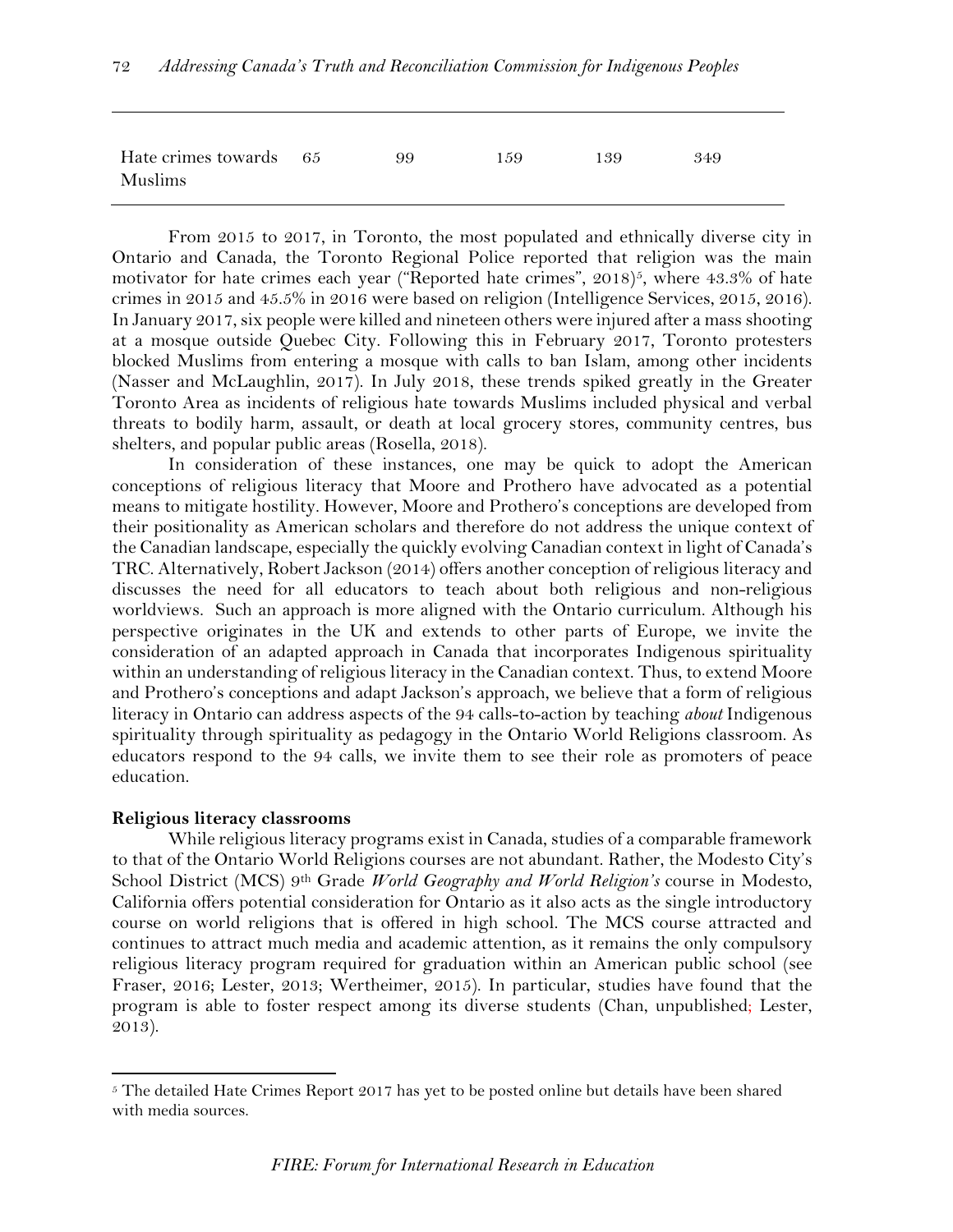Established in 2000, the MCS *World Geography and World Religions* (WGWR) course is unique in its history, structure, and student demographic as seven local teachers developed it to address the relevant needs of students and the school community (YT interview by Chan, January 31, 2015). The teachers observed a need for further geographical knowledge and a dearth of religious discussion in the middle school curriculum, and thus designed the WGWR program, which offers nine weeks of World Geography curriculum, followed by nine weeks of World Religions curriculum. In the latter nine weeks, students spend the first two weeks discussing the place of religion in American society vis-à-vis the First Amendment, the separation of Church and State, and Roger Williams, a 17<sup>th</sup> century British-American Christian minister who advocated for freedom of conscience and the separation of church and state. Students are also taught the rights, respect, and responsibility for all and of all in discussing different religions during the remaining seven weeks, allowing students to learn about the beliefs and practices most common to Hinduism, Buddhism, Sikhism, Judaism, Christianity, and Islam.

Located in the California Central Valley, Modesto had an estimated population of 212, 175 in 2016 (US Census Bureau, 2017), comprised of a large Christian population with a minimum of 125,000 and a correspondingly large aggregate population of 6,000 Hindus, 5,000 Sikhs, 2,000 Muslims, and 4,000 Buddhists, some who are professed animists in 2005 (Lester, 2013)[6](#page-10-0). Despite the religious differences in the community, this program garnered unanimous support from teachers, school administrators, parents, religious leaders, and other community members.

In one particular study on the significance and impact of the WGWR course, Lester



Percentage of students agreeing with the specified tolerance statements before and after taking the course

and Roberts (2009) attempted to measure the course's effects on: (1) respect for rights in general, (2) respect for religious diversity, and (3) students' level of relativism. In a survey specifically related to the world religions' component of the course, students were asked if they agreed or disagreed with statements such as "People of all religions should be able to

Before After

 $\overline{\phantom{a}}$ 

<span id="page-10-0"></span><sup>6</sup> Jews were also noted as a long-standing community in Modesto but approximate numbers were not listed in Lester's book.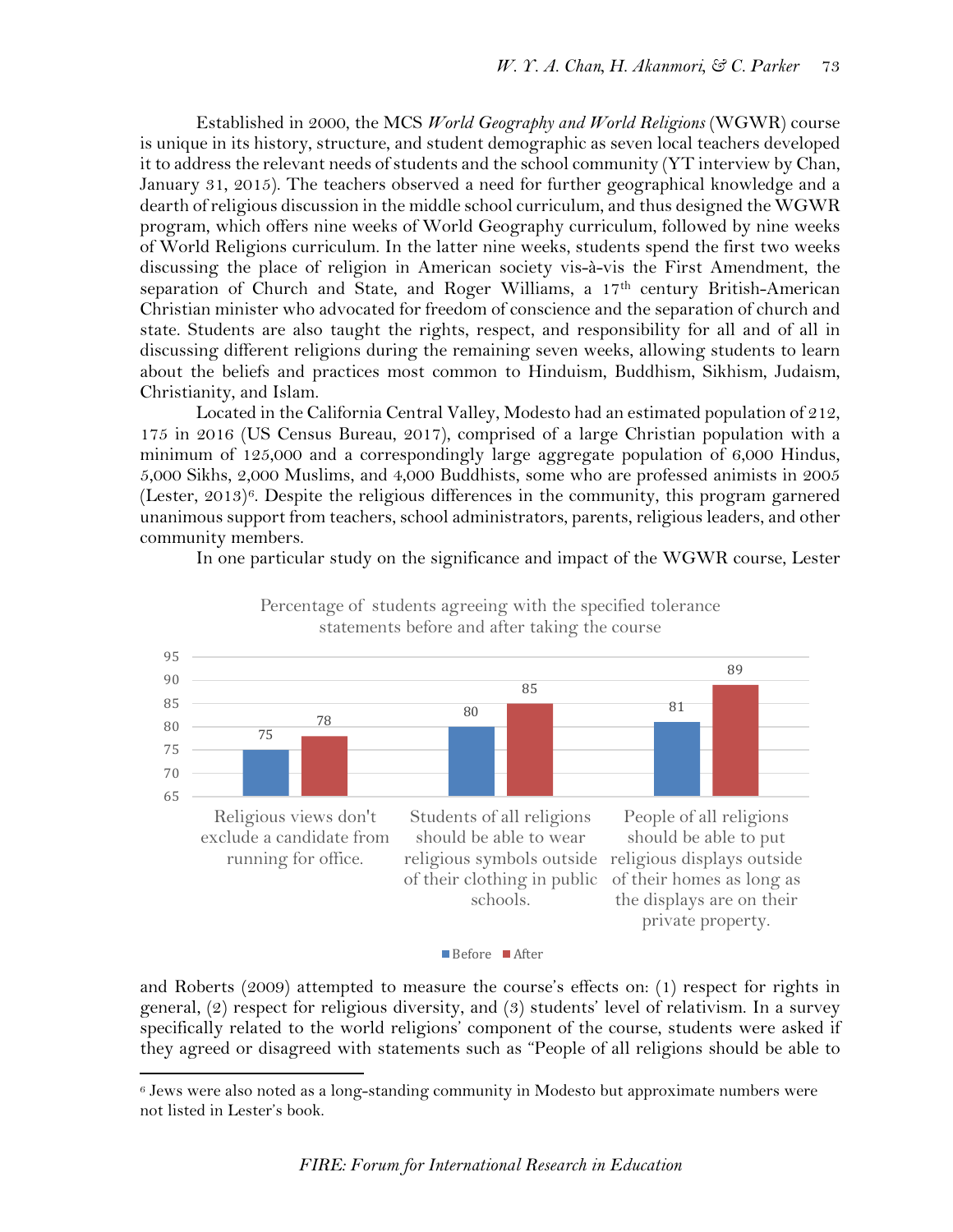put religious displays outside of their homes as long as the displays are on their private property" or "Students of all religions should be able to wear religious symbols outside of their clothing in public schools." Pre and post course surveys showed a statistically significant increase in students' willingness to agree with these statements. As follows from the histogram in Figure 1, students' tolerance for religious views, symbols, and displays increased, consistently and statistically significantly after taking the course. These findings suggest that by the end of the course, student perceptions towards others with different religious beliefs improved significantly.

**Figure 1: Tolerance by students before and after taking the WGWR course (t-tests**  comparing target group with previous test,  $** p < 0.01$ ,  $N = 345 - 365$  (Lester 2013, p. **116).**

Following successful implementation and outcomes, and in the face of enthusiastic community support, the California Assembly Committee on Education recommended that the WGWR program be "considered for adoption by other school districts in the state" (California Assembly Committee on Education, 2014). In response to this Bill, over 300,000 Sikhs residing in California issued a statement declaring the course had helped Sikh students feel more accepted, to better understand respect and practice responsibility. More recently, Chan's study (2016-2017) exploring the impact of the WGWR also raised positive sentiments from various students. In her study on religious bullying and religious literacy, three MCS alumni (among five who were surveyed) said that the course changed how they perceive others, and five current MCS students shared explicit comments expressing a positive attitudinal change towards people of different beliefs as a result of the course. While this is not a representative sample, it suggests that religious literacy has the potential to foster respect, and thereby address religious bullying.

To date, no study has reviewed the potential for the Ontario World Religions course to foster respect in a manner akin to that of the WGWR. However, the current Ontario programs offer content knowledge and include a less prominent but more incorporated review of law[7](#page-11-0). Per the findings from the WGWR, a similar practice of discussing the rights, responsibilities, and respect for all can elicit the listening, reflecting, and understanding that our conception of peace education embodies. Furthermore, for Ontario and Canada specifically, a legislative foundation that calls for the rights, recognition, and respect of Indigenous peoples can counter the legislation that sustained discrimination towards

 $\overline{\phantom{a}}$ 

<span id="page-11-0"></span><sup>7</sup> For example, expectation F3.4 from the "World Religions and Belief Traditions" course states: Analyse how specific laws or historical events have affected relationships between the state and groups holding particular religious beliefs (e.g., anti-conversion laws in India; the Iranian Revolution of 1979; the French Loi no. 2004 228 on secularism and conspicuous religious symbols; restrictions on the use of the Lord's Prayer in public institutions in Ontario; secularization in Turkey after the First World War; the status of religion under and after Soviet communism; residential schools legislation and First Nation communities in Canada).

Teacher prompts: "What was the reason for the French legislation on secularism and conspicuous religious symbols, and what response has it prompted?" "Why was the inclusion of smudging during the swearing in of Paul Martin's cabinet a milestone in the relationship between the Canadian government and Canada's Aboriginal people?" "How is the role of Buddhism as the state religion reflected in the relationship of the people of Thailand with their monarch?" "To what extent should elected officials in Canada allow their faith to influence how they carry out their public functions?"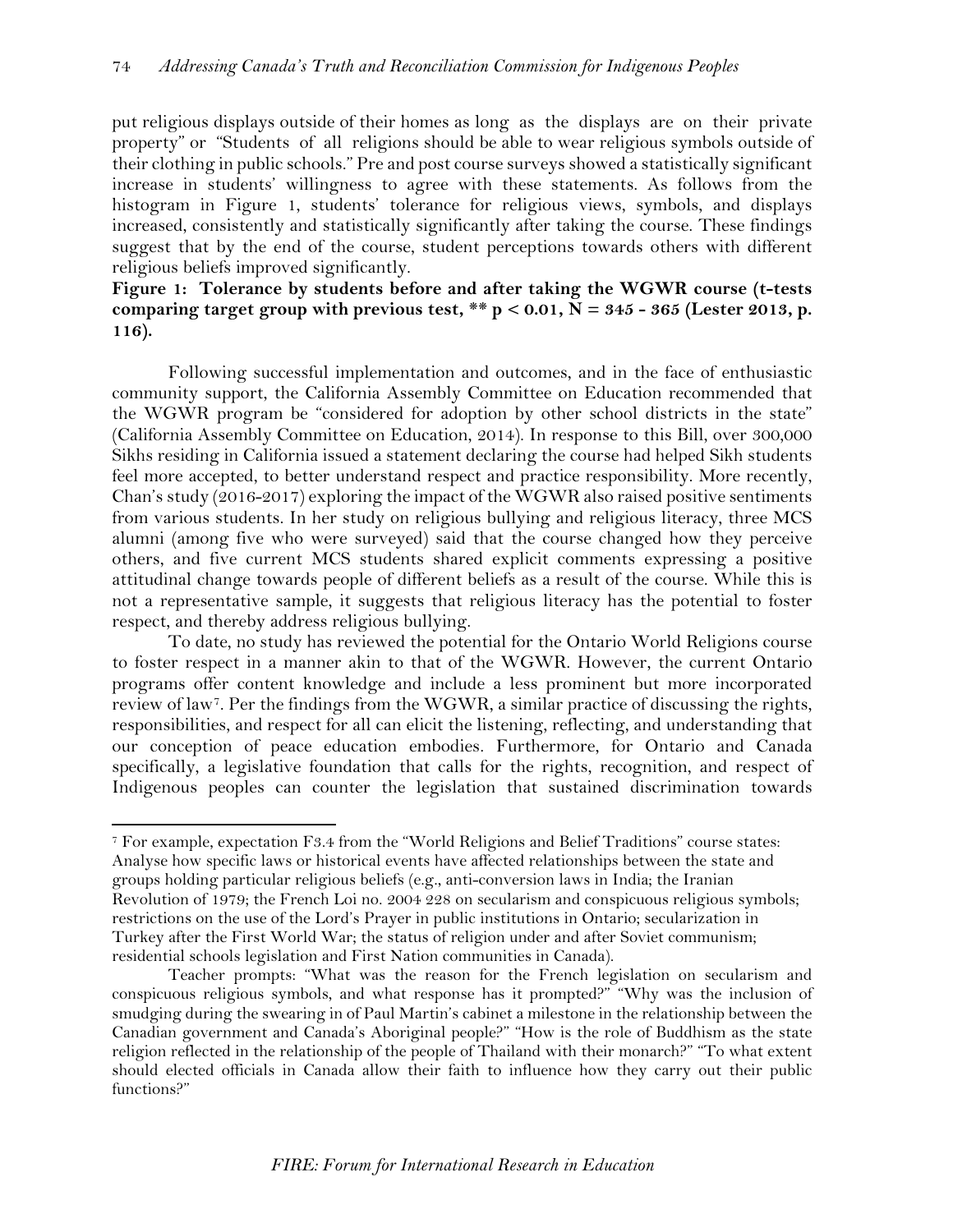Indigenous peoples in the past and present. Thus, if coupled with a legislative rationale, the Ontario religious literacy programs can potentially inform students about the inequities that Indigenous peoples continue to struggle with today as grounded in government policies, while empowering students to respond on the same footing through legislative measures that exist in Canada.

Yet, this consideration only addresses the institutionalized struggles discussed in the TRC. To address the affective, long-term, intergenerational conflicts (see Bombay, Matheson, and Anisman, 2014; Menzies, 2010) and foster respect and understanding, we invite educators to re-examine the approach taken in the Ontario World Religions courses and consider spirituality as pedagogy. These courses offer opportunities to discuss Indigenous spirituality, but a review of the curriculum requirements in the courses show that knowledge-based words, such as describe, explain, identify, and compare,<sup>[8](#page-12-0)</sup> are used to measure a student's level of content knowledge, noted in Table 2. These courses do not explicitly address the desire for reconciliation in the TRC based on the mending of relationships and harm that was incurred at the affective level. We assert that teaching content knowledge cannot achieve this goal of reconciliation.

| Evaluative words to describe<br>each specific objective <sup>9</sup> | World Religions and Belief<br>Traditions in Daily Life* | World Religions and Belief<br>Traditions: Perspectives, Issues,<br>and Challenges* |
|----------------------------------------------------------------------|---------------------------------------------------------|------------------------------------------------------------------------------------|
| Explain                                                              | 19                                                      | 27                                                                                 |
| Identify                                                             | 13                                                      | 16                                                                                 |
| Define                                                               | $\mathbf 1$                                             | $\mathfrak{D}$                                                                     |
| Analyse                                                              | 1                                                       | 7                                                                                  |
| Describe                                                             | 13                                                      | $\overline{7}$                                                                     |
| Compare                                                              | 1                                                       | $\mathbf{1}$                                                                       |

**Table 3. A tally of evaluative words that are used to describe expectation of students in the Ontario World Religions curricula**

 $\overline{\phantom{a}}$ 

<span id="page-12-0"></span><sup>8</sup> Course expectations include: E1.4, "*Describe* how major historical events and movements have shaped the daily practices of various religions and belief traditions (e.g., ahimsa in satyagraha, the prayer book movement in Anglican Christianity, the residential schools experience for First Nation and Métis people)." Italicized emphasis ours.

<span id="page-12-1"></span><sup>9</sup> Aspects of Table 2 raise a discussion on how one should word curriculum so that measurable skills can be evaluated; however, that discussion lies beyond the scope of this paper so is not addressed here.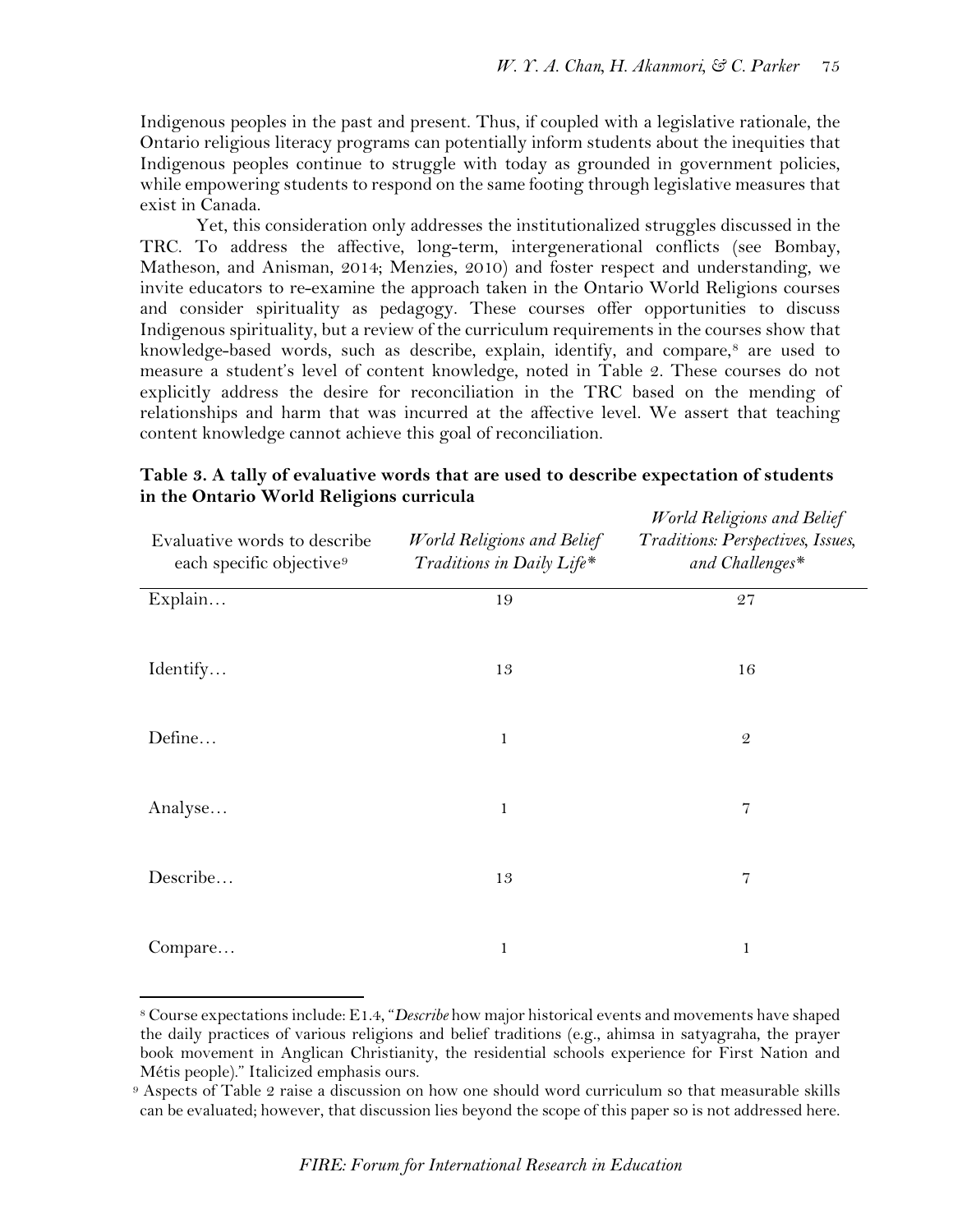| Classify                           | $\theta$      | 1             |
|------------------------------------|---------------|---------------|
| Evaluate                           | $\mathcal{Q}$ | $\mathcal{Q}$ |
| Critique                           | $\theta$      | 1             |
| Demonstrate an<br>understanding of | $\mathcal{Q}$ | $\Omega$      |

\*These totals differ from the numbers noted in Table 1 because they reviewed different aspects of the specific curriculum expectation. These counts also exclude the specific objectives for the specific expectations in section A of the curriculum here

[http://www.edu.gov.on.ca/eng/curriculum/secondary/ssciences9to122013.pdf.](http://www.edu.gov.on.ca/eng/curriculum/secondary/ssciences9to122013.pdf)

The affective requirement of the TRC can only be fulfilled when educators go beyond the limits of the written curriculum itself. "Defining", "classifying", and "critiquing" content, noted in Table 3, does not necessarily change one's perceptions and feelings towards a group of individuals so that a relationship can be formed or mended. Moreover, there is a tendency for world religions teaching to understand and represent all religions and belief systems through a Westernized lens (Smith, 1978). Although knowledge-based words in Table 3 do not necessarily constrain a teacher to solely Western-centric discussions of religious literacy, we consider Bickmore and Parker's (2014) suggestion that using peacebuilding dialogue pedagogies to guide curriculum engagement with alternative viewpoints can contribute to the inclusion of diverse, multiethnic, and multicultural students in the classroom. Such pedagogies are encouraged in the World Religions curricula and thus, we consider how peacebuilding dialogue pedagogies, where the exercise of dialogue engenders peace education, can expand the potential for integrating religious literacy and spirituality into public schools.

In a study with racialized students in Ontario, Parker (2016b) found that when teachers acknowledged power dynamics within the curriculum and explicitly integrated perspectives from the diverse cultural knowledge representing students in the class, these students made relevant connections to their own identities and to their peers, which enhanced learning within their socio-political context. Without consciously creating these opportunities for sharing diverse viewpoints, classroom activities, and discussions, teachers could lose the potential to encourage tolerance for diverse and dissenting viewpoints, and risk further marginalizing or silencing ethno-cultural or religious minority students. Thus, a teacher's acknowledgement of the diverse identities, particularly religious identities, and conscious efforts to include the voices of all students effectively guides the class to openly acknowledge, discuss, and build understanding of social, cultural, political, ideological, and religious based conflict. In doing so, teachers successfully create conditions that contribute to peacebuilding and citizenship education, ultimately enhancing citizenship. As a result, this practice of peacebuilding dialogue with open acknowledgement and discussion of conflict and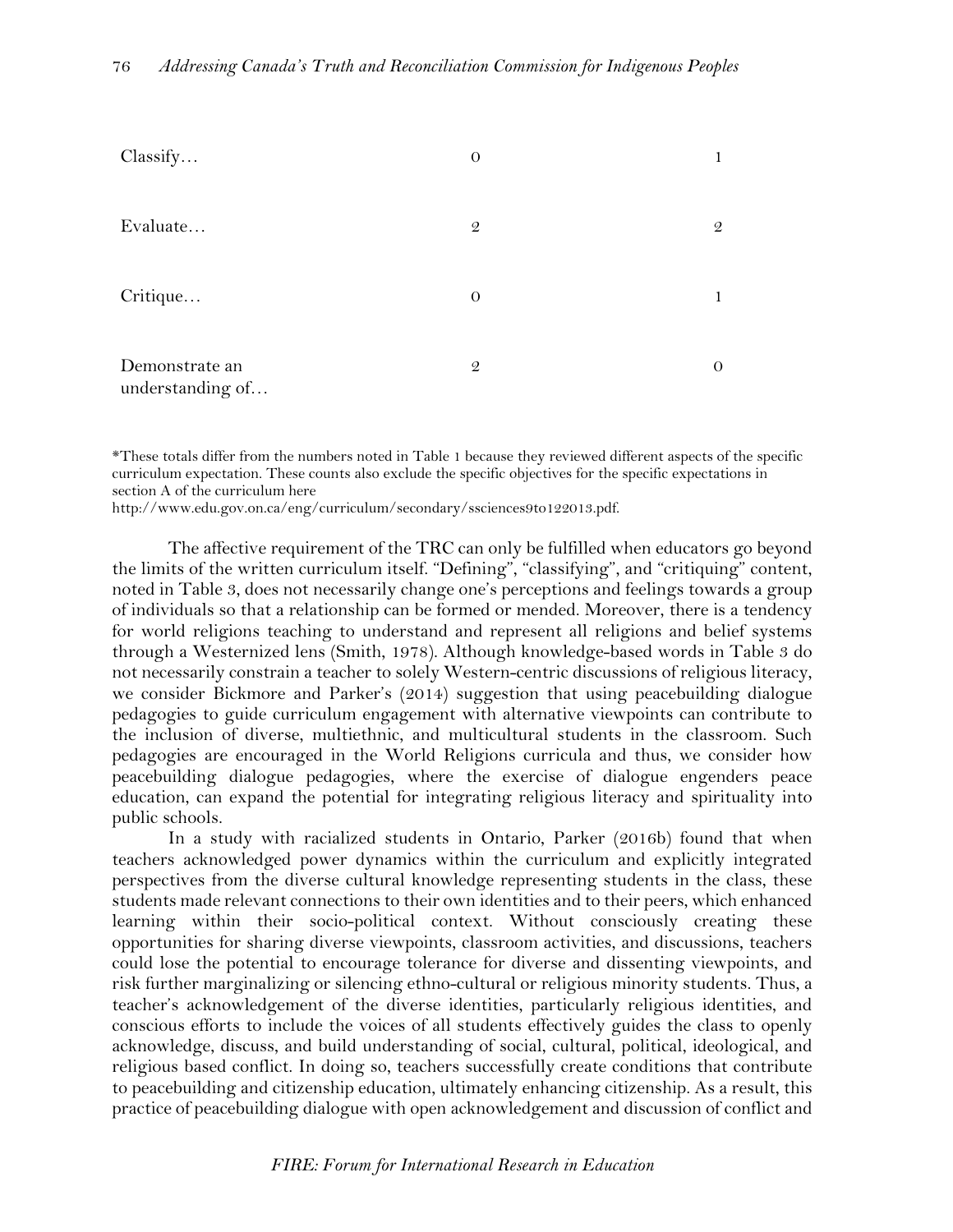the intentional inclusion of student voices in a religious literacy class could present pathways to peace education and address the calling of the TRC and the protections in the OHRC. Moreover, opportunities for peacebuilding dialogue increase awareness of structural powers that inhibit possibilities for the inclusion of diverse perspectives, which is a clear intention of the TRC's goals for integrating Indigenous perspectives into the curriculum.

In *The knowledge seeker: Embracing Indigenous Spirituality*, Professor Blair Stonechild (2016, p.15) speaks about his own experience in a residential school and his own struggles to understand his culture:

The reality of residential schools is that it severed relationships with family, with community, with culture, with past, and with identity, and in that sense became an extreme form of cultural genocide. Among the litany of ills identified by the Truth and Reconciliation Commission of Canada is the erasure of the Aboriginal spiritual worldview.

Here, he speaks to the social, cultural, ethnic, and spiritual deterioration that the residential schools propagated amongst Indigenous communities. As some Christian pastors, priests, and nuns were the strongest proponents of the Residential School System, it is even more salient for educators to be mindful of their unconscious or conscious Judeo-Christian bearings, which are grounded in educational institutions, practices, and curricula in public educational spaces that guide their teaching about Indigenous spirituality in the school systems.

Therefore, to respond to the justifications of the TRC as educators, teachers must look beyond the Ontario World Religions curricula, albeit its potential as a religious literacy program to foster respect like the WGWR, and consider their personal stance and lens, and that of their students, in order to engage in peacebuilding dialogue accordingly. Ontario teachers are encouraged to self-reflect and analyze the curriculum to ensure inclusion of all worldviews, regardless of their level of representation in the local context; thereby fostering an open and explicit discussion with the self and their students through peacebuilding dialogue pedagogies, which encourage opportunities to discuss conflict openly while also honouring and integrating marginalized or silenced perspectives.

Furthermore, despite the multiple expressions of Indigenous spirituality and cultures that exist, many Indigenous cultures and spirituality are rooted in the desired balance between the four aspects of the medicine wheel<sup>10</sup>, where aspects of Indigenous culture are represented in a quartered wheel that requires a balanced representation to maintain balance in one's life and with the world. Whenever an aspect of the medicine wheel is curtailed, the discomfort at the individual level is compounded at the societal level, since Indigenous spirituality embraces a worldview where all peoples are connected to one another and their land. As such, one's soul and well-being cannot be at peace if another portion of who they are (as an individual or group) is struggling. An example would be the need to balance one's emotional, spiritual, mental, and physical health; when one aspect such as mental health is disrupted, the rest of one's being flounders. From this perspective, we can understand affectively the struggles of Indigenous peoples in Canada today, and understand that this requires an affective response. As an affective response, we invite educators to consider

l

<span id="page-14-0"></span><sup>10</sup> For further information about the medicine wheel, visit the Ontario Native Literacy Coalition resource here: https://onlc.ca/resource-post/teachings-of-the-medicine-wheel-unit-2-unitdescription/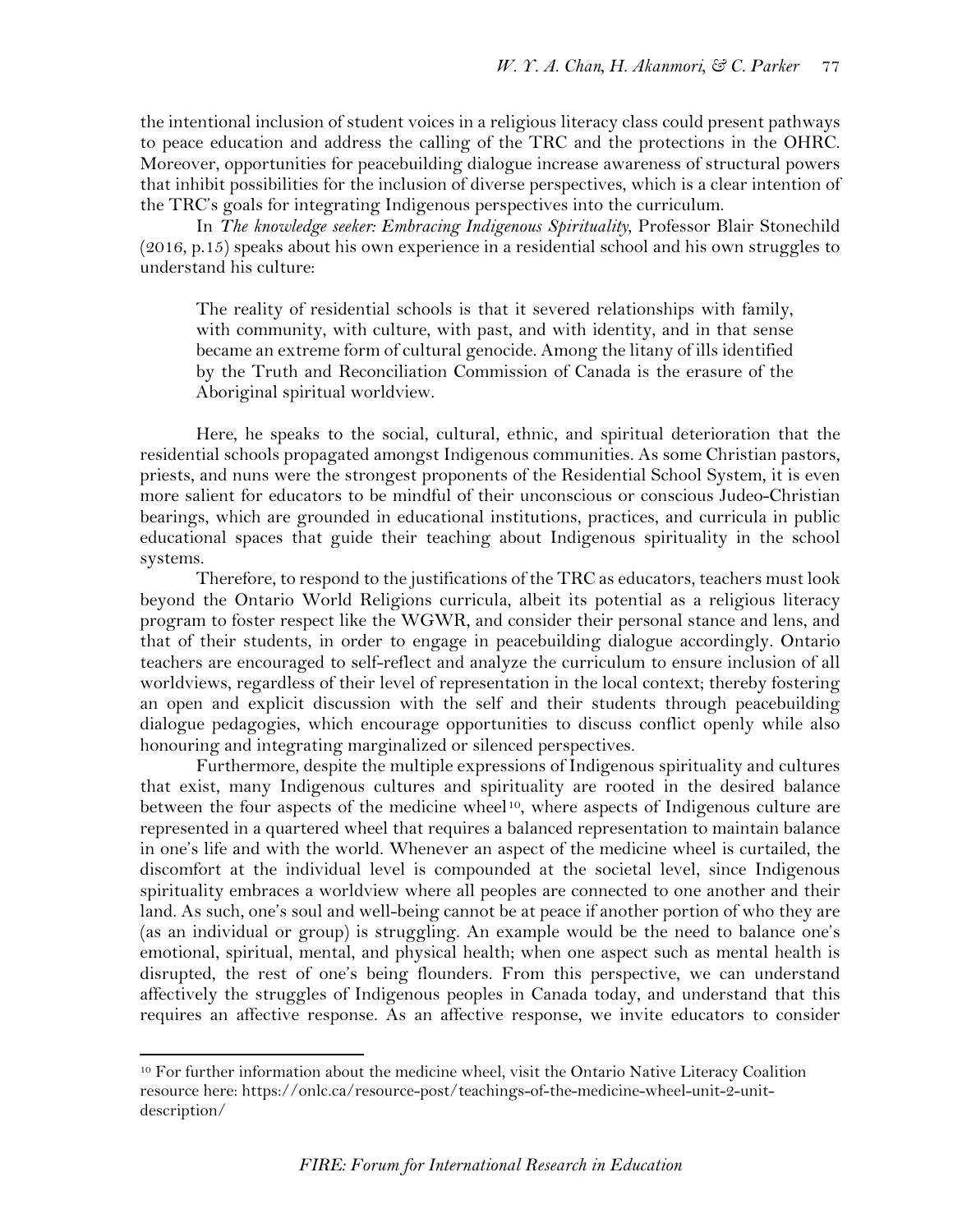spirituality as pedagogy to build empathy, thus enabling space and opportunities for achieving the well-being and empowerment of all students and Indigenous communities.

## **Spirituality as pedagogy**

Chief Wilton Littlechild, one of the three Commissioners of the TRC, shared that:

One recurring message for me throughout the public hearings (held during the TRC) was the necessity for the essential step of returning to spirituality through our languages, cultures, and land. We have all been guided in our journey by the seven universal gifts, sacred teachings towards having good relations or better relationships with mutual respect (TRC, 2015b, p. xviii).

Alongside Chief Littlechild, we recognize that knowledge and understanding alone will not guarantee peaceful or harmonious co-existence between people of differing social, political, and religious ideologies and that further effort is needed to overcome the complexities within and across religious and non-religious groups. For some groups within diverse societies, cultural and spiritual meanings attached to religion do not define them, but rather historical considerations and connections to the land constitute the basis of their identity and a fundamental principle towards a quest for peace, such as the First Nations of Canada. To better understand the nuances across the many religious and non-religious groups, we argue for the need to extend the understanding of religious literacy programs into one that considers the intricacies of spirituality, understood as a universal experience to find meaning and connection to something bigger, and incorporates this need to build empathy and understanding in one's pedagogical practices. This practice would also apply to the OHRC conception and protection of creed that includes all religious and non-religious aspects of one's identity too. In doing so, we invite educators to consider including teaching about spirituality in the Ontario curriculum, thus offering consideration for worldviews and beliefs that include—and go beyond — the realm of religion. This approach is encapsulated in Dossey, Keegan and Guzzetta's (2004, p.91) conception of spirituality as:

The essence of our being, which permeates our living and infuses our unfolding awareness of who and what we are, our purpose in being, and our inner resources; and shapes our life journey.

Spirituality has also been defined variously, mostly as a religious dimension associated with philosophical, social, or political movements such as liberalism, feminist theology, and environmentalism or green politics (Snyder and Lopez, 2007). However, in seeking to define spirituality, Koenig et. al., (2012) and Cobb et. al., (2012) posit that the spiritual dimension is deeply subjective and thus, there is no single authoritative definition of spirituality. It involves deeply personal, subjective experiences: perceptions of self, and our connection with others, our environment, and the universe. Hence, spirituality can be understood as what influences individuals at the deepest level of thought and behaviour, and by so doing, enables oneself to find a sense of meaning, purpose, and place in our community, culture, and the world.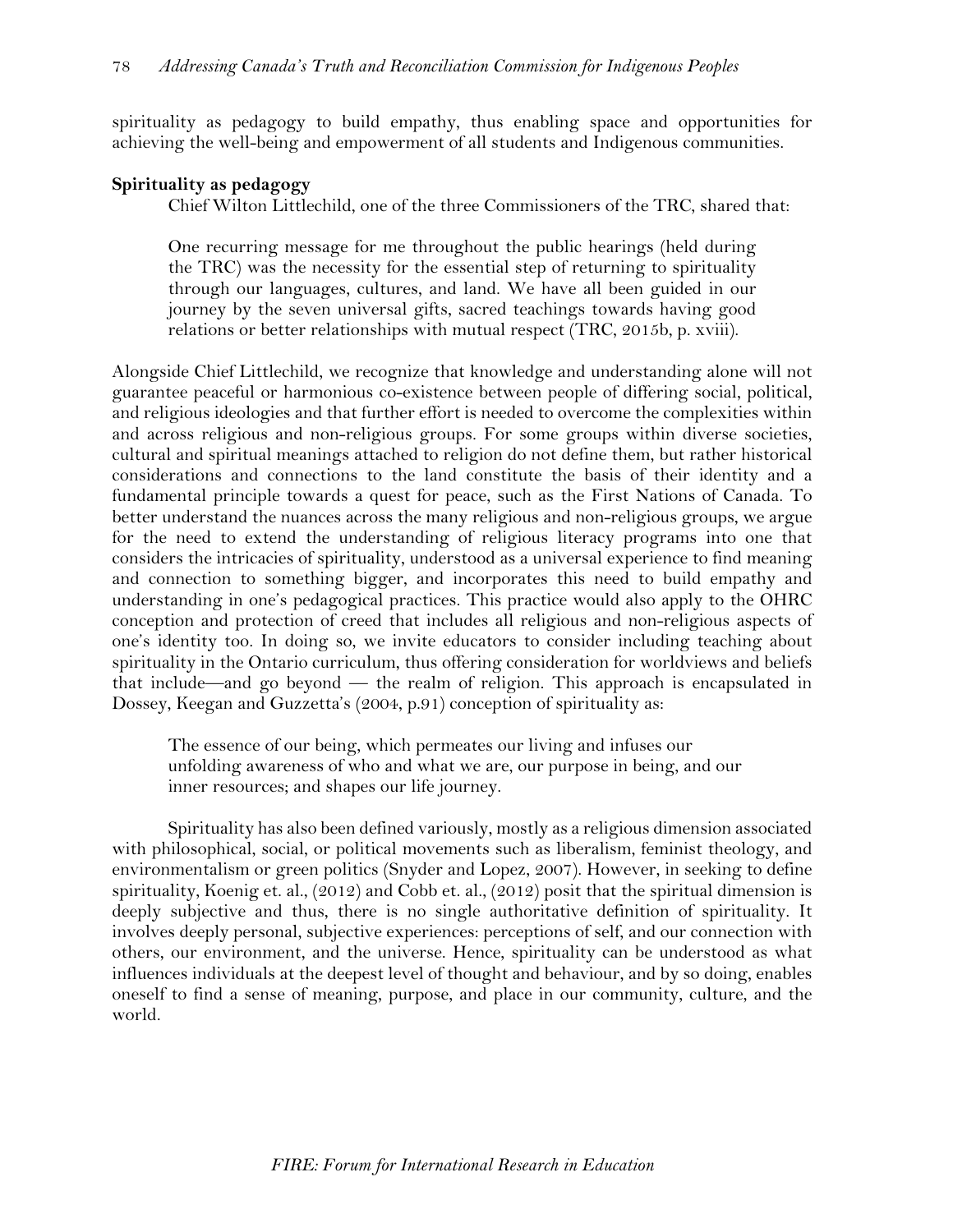

**Figure 2: Relationship between religion and spirituality, adapted from University of Minnesota Center for Spirituality & Healing website:**  <https://www.takingcharge.csh.umn.edu/what-spirituality>

Yet others describe spirituality as a broad concept that welcomes many perspectives: a universal human experience typically involving a search for meaning in life and a sense of connection to something bigger than ourselves (Carlson and Leonard, 2013). Some find their spirituality intricately connected to their religion or ideology, while others seek it through connection to nature, art, or a social/political cause. Culliford (2011) does not negate the relationship between spirituality and religion and sees spirituality as an "active ingredient" of not only major world religions, but also some humanistic ideologies. As such, the emphasis in spirituality relies on subjective experience, as well as the values and meanings in one's life and their expression of self in search for fulfilment, personal growth, or transformation (Griffin, 1988; Saucier and Skrzypińska, 2006; Sheldrake, 2007). Therefore, while spirituality may incorporate elements of religion and share overlapping interests, they are not the same. Figure 2 illustrates two overlapping circles that demonstrate the relationship between spirituality and religion.

Figure 2 illustrates the emphases in the understanding and expression of spirituality, compared to those of practice and belief within religions. In conversations on religious literacy and spirituality, it is important to recognize and discern personal experiences in both religious and spiritual domains as a matter of respect for the worth of each student's personal needs. It is also vital in recognizing the pluralism of personal creeds, enabling teachers and Ontarians the appropriate framework to protect against the discrimination of creed in the OHRC. Hence spirituality in our conversation pertains to classroom experiences of raising and discussing the questions that are in the core of the quest for spiritual self, contemplating the questions of meaning of life, and and sharing their understandings across the creeds. In this way, drawing on Culliford's (2011) and Dossey, Keegan and Guzzetta's (2004) approach, we view spirituality broadly as a dimension of human experience which focuses on the attitudes, values, and motivations that influence our practices.

In schooling today, spirituality is increasingly becoming another way of conceptualizing inclusivity (Dei, 2002; Shahjahan, 2005, 2009, 2016; Wane, Manyimo, and Ritskes, 2011). However, Dei et. al., (2000) posit that spirituality has always been part of the schooling experience for many learners, whether or not this is acknowledged by educators,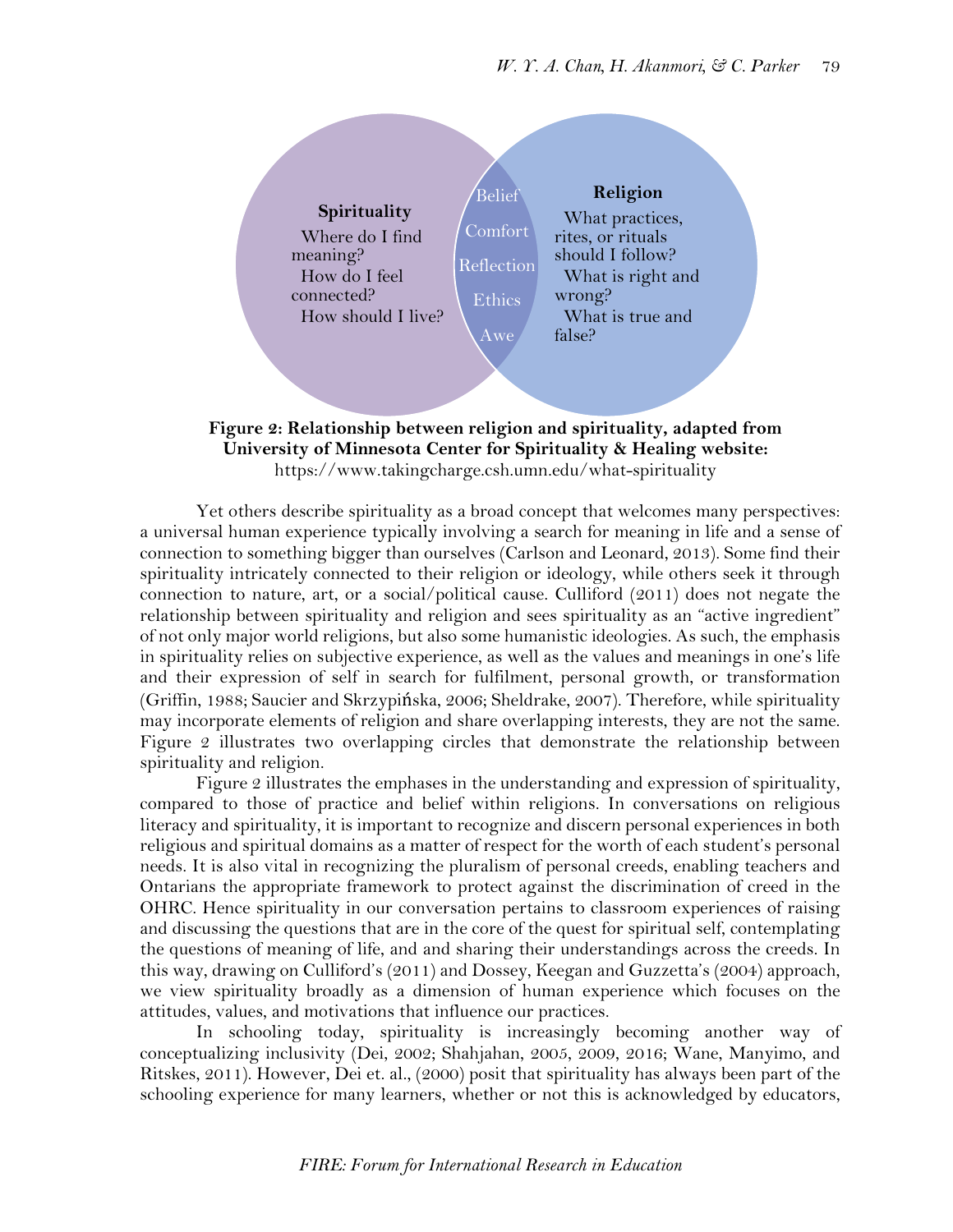as spirituality in education recognizes the existence and reality of the ontologies, epistemologies, and the axiologies of European and non-Eurocentric traditions in knowledge production. It acknowledges the diversity in society and reflects the idea that cultural or Indigenous non-Eurocentric values can contribute meaningfully to student learning and growth, and to education in general. Ultimately, spirituality in education is an appreciation of, or the quality of being concerned with, the human spirit beyond material or physical considerations in the schooling context (Culliford, 2011). This practice of spirituality then reinforces the importance for teachers to understand their students' identities to foster a welcoming and inclusive classroom.

Within an educational system, such as in Ontario, that is largely Eurocentric and founded on Judeo-Christian principles, a consideration for spirituality will require shifts in priorities both in curriculum content and pedagogy. This shift demands that education deal rationally and ethically with curricular content to address distortions and negations of non-European peoples and their traditions, through recognition, authentication, and validation of their ethnic, cultural, and Indigenous selves, paving the way for multi-centric educational experiences, opposed to ones that are Eurocentric. To this point, Dei (2000, p.12) states emphatically:

When educators deny or refuse to engage spirituality and spiritual knowing, their educational practices can be destructive of the goal of education to transform society. Spiritual knowing must be utilized to involve and energize schools and local communities.

As such, employing spirituality as pedagogy in schooling involves the affirmation of various forms of knowledge and knowledge production/systems of students represented in the classroom, and allows for curriculum content to reflect cultures and historical narratives of all members of the class and their communities. In this light, employing spirituality as pedagogy in conjunction with religious literacy ensures all students learn about the basic tenets and practices of different religions and worldviews and the diverse means of practicing and expressing it, and further develops their abilities to understand the complexities of the lived experiences of each religious and non-religious individual. To foster peace education through spirituality as pedagogy, we also encourage the sharing of personal stories and collective experiences in various contexts to foster an environment for peacebuilding dialogue (Parker, 2016a). Through dialogue, educators and learners can "foster spiritual growth while strengthening the connections between the learner, knowledge, and process of schooling…that develops learners and educators' spiritual interconnectedness in relation to learning, schooling and the community at large" (Wane et al., 2011, p. xv.; Dei, 2002).

Additionally, spirituality as a pedagogy encourages inquiry-based learning where students ask questions and evaluate information themselves. Olson (2000) notes that spirituality in learning and pedagogy is critical for transformative teaching, given that much of what can be considered "universal" in spirituality has manifestations in different ways of knowing and asserting oneself. Thus, situating spirituality in curriculum, pedagogy, and teaching practice for religious literacy and peace education will serve as a unifying force in the diverse classroom, allowing students to find common ground for positive peer engagement and self-reflectiveness in view of pluralism in ethnicity, religion, and culture. Practicing spirituality then becomes a positive force and an effective tool for fostering a safe, empathic learning environment, and for sustaining active, social discourses of peace.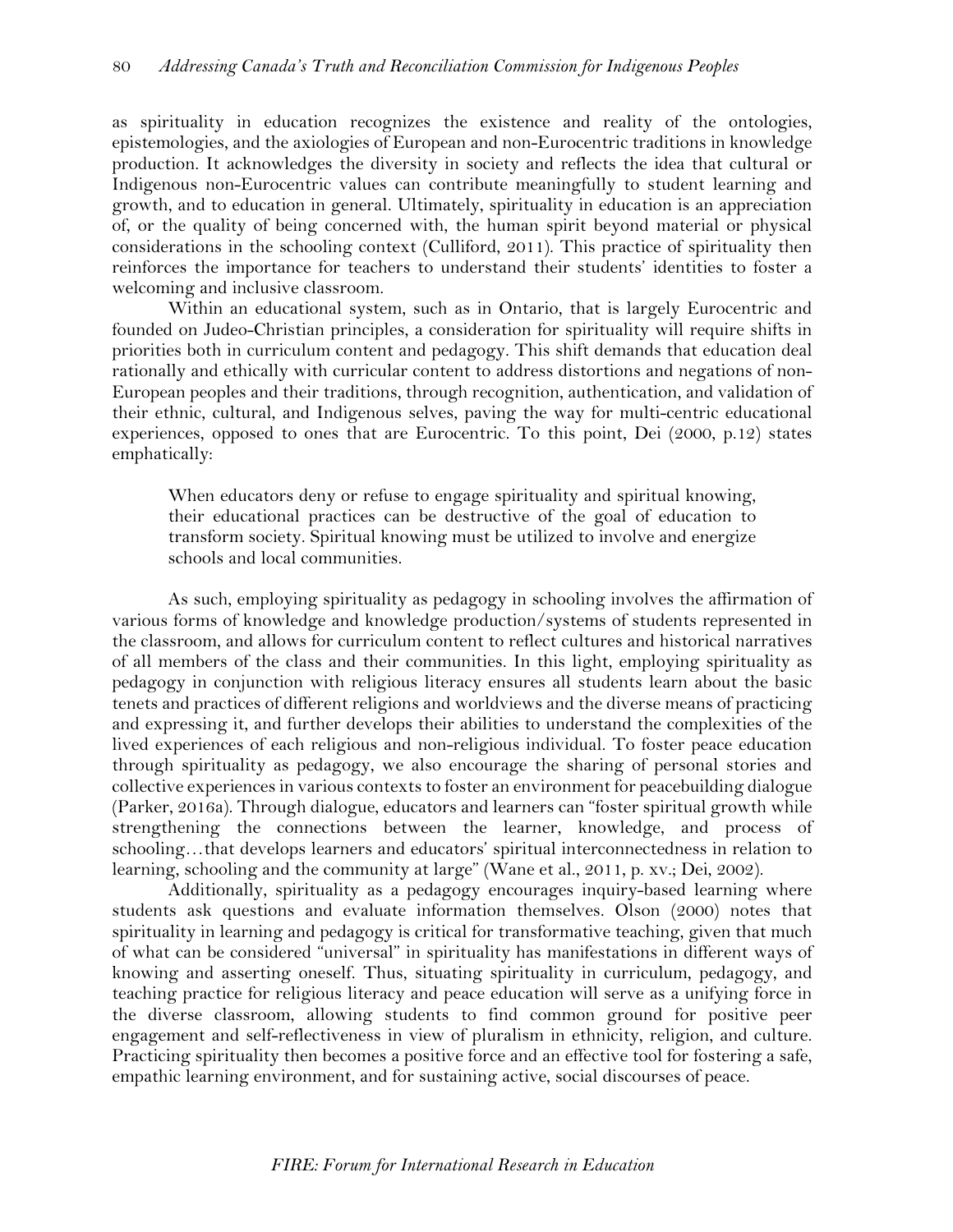In its totality, the adoption of spirituality in education has implications beyond the classroom as it involves the affirmation of various forms of knowledge and knowledge production/systems and encourages inquiry-based learning that cultivates peace education. Spirituality can pave the way to build equitable structures in schools, guiding educators and students to practice inclusion. In combination with religious literacy, spirituality can contribute to promoting peaceful coexistence through respect for difference and diversity, because it encompasses and goes beyond simply knowing the cultures, religions, and ethnicities represented in the classroom, to seeking to understand them. It thereby offers a framework to understand the nuances of one's identity and a people's history. Today, equitable structures in education are needed as "new investments in education are not reaching many of the children who need the most help because long-identified barriers to learning are not being addressed" (McMurtry and Curling, 2008, p. 3). For this reason, spirituality as a pedagogy presents a means of addressing many of the concerns raised by the TRC for the consideration and inclusion of Indigenous peoples' worldviews in education in Canada, which also works to protect against discrimination based on creed per the OHRC.

While there is an urgent call for creative solutions to overcome the systemic challenges within the educational system and equitably meet the needs of a diverse and multicultural student body, little has been done to take advantage of all the possibilities that spirituality offers as an educational philosophy, or as a pedagogical practice. This is partly due to the pervasive perception and apprehension that "spirituality" as an academic discipline is vague and does not have any semblance of the rationality which characterizes Eurocentric education, deeming it scientific or logical enough to merit acceptance as an academic discipline. Additionally, though the concept of spirituality is broad and complex, conceptualizing it as a component of religion and not a secular philosophy has been a great disincentive. Nevertheless, Hindman (2002) advocates for spirituality in the classroom, affirming that:

Spirituality is not something we have to add to the curriculum, or infuse into students' lives…It is already there. The question is what spirit shall be affirmed and nurtured. The task is to increase awareness, open eyes to see… (p. 181).

Hindman calls for the recognition and development of personal identities and worldviews, which can be practically accomplished by fostering not only religious literacy, but also an inclusion of Indigenous knowledge as a means to foster peace education through spirituality as pedagogy. Educators also need to increase their own awareness so that their lessons reflect this and as a demonstration of their commitment to ensuring that their students are affirmed, nurtured, and aware in turn.

## Conclusion

The Indian Residential School System is a result of historical colonialism that began when the first French and English settlers arrived, and continues in ongoing forms of discrimination in modern-day Canada. The legacy of the System is compounded by the persistence of legislation and educational practices that have been forced upon Indigenous peoples for centuries. Thus, the aims of the Truth and Reconciliation Commission tackle a massive cultural, social, and political reality in the framework of contemporary Canada. Its calls-to-action are far-reaching and will take considerable time to dismantle the legacy of the System. As educators, we have considered how the Ontario public educational system could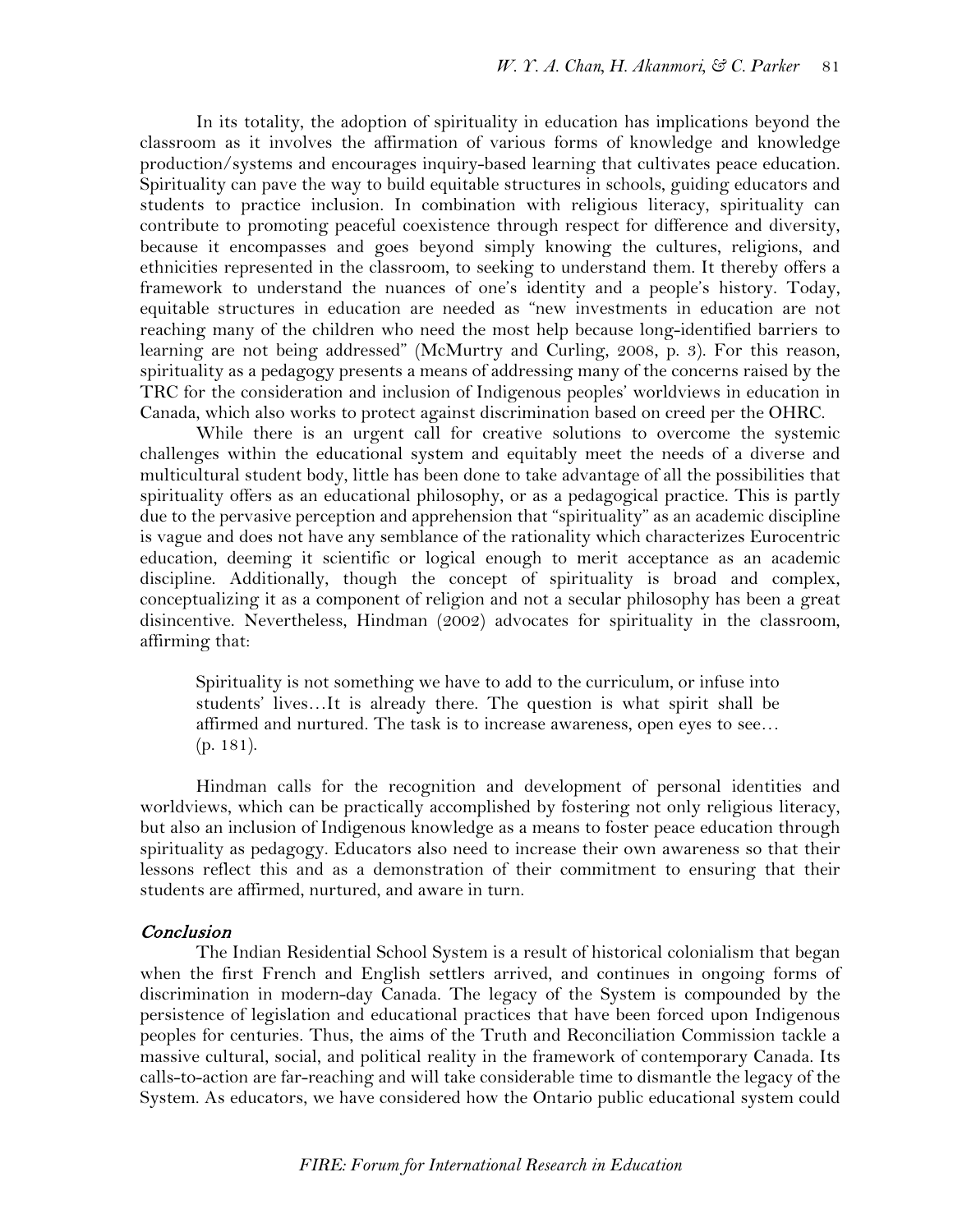respond to the 94 calls-to-action, especially in light of Justice Murray Sinclair's declaration that while education contributed to the loss of Indigenous culture in Canada, it can also be part of the solution.

At present, the existing World Religions public school curricula offer an avenue to begin explicit conversations about the TRC in relation to Indigenous cultures and spirituality. However, our review of the curriculum and the limited knowledge about Indigenous cultures and spirituality among Canadian teachers suggests that this curriculum could be improved to address the TRC's 94 calls-to-action. While studies have shown that religious literacy programs can potentially foster respect among students who may have previously expressed hatred towards marginalized religious groups, we encourage the Ontario World Religions teachers to discuss the historical and contemporary legislative initiatives that inform the conversation on Indigenous communities of Canada. In doing so, teachers could encourage students to critically reflect on how current policies might address specific discriminatory policies in the past, while also identifying the discriminatory policies that still persist and warrant a further recognition of indigeneity in the public-school classroom. Additionally, to offer a more equitable space in response to the forced religious instruction and the unwarranted harm that religious leaders imposed on Indigenous youth in the Residential School System, it is important to create opportunities for knowledge sharing and dialogue about Indigenous culture and spirituality in a religious literacy classroom. The intersection of histories past and present can intersect in World Religions public school classrooms and, through the vehicle of spirituality, promote peace education in Ontario.

Considering spirituality as pedagogy to extend the work of religious literacy educators will ensure the individual experience is understood and recognized—one that involves contemplation of the student's identity, the teacher's identity rooted in the Judeo-Christian milieu and curriculum of Ontario public education, and a clear recognition of the spirituality of Indigenous individuals in Canada. By acknowledging the different stories, experiences, and expressions of Indigenous culture and spirituality, the calls for the TRC are acted upon, an understanding of creed per the OHRC is established, and peacebuilding dialogue and relationships can be promoted in schools where, typically, the discussion of Indigenous traditions was omitted from Canadian curricula for centuries.

We hope by widening the conversation on peace education and embracing a broader discussion of religion and spirituality in public education, readers will ponder the benefits that can be achieved, not only in Canada, but also in all pluralistic democracies. Through our examples and analysis of the Ontario and Canadian context, we hope that our discussion will inspire similar action in educators and policymakers in other countries, especially those that are currently rebuilding relationships with their local Indigenous communities, actions that ensure a school curriculum that reflects the contemporary need to develop religious literacy and an understanding of spirituality in order to give efficacy to peace education programs, and thereby facilitate greater social cohesion.

## **References**

- Allen, M. (2015). Police-reported hate crime in Canada, 2013. Statistics Canada. Retrieved from [http://www.statcan.gc.ca/pub/85-002-x/2015001/article/14191](http://www.statcan.gc.ca/pub/85-002-x/2015001/article/14191-eng.htm#a16) [eng.htm#a16.](http://www.statcan.gc.ca/pub/85-002-x/2015001/article/14191-eng.htm#a16)
- *Assembly of the State of California*, ACR 154, Gray. Modesto City Schools: World Geography-World Religions class. (2014, August). Retrieved from [http://www.leginfo.ca.gov/pub/13-14/bill/asm/ab\\_0151-](http://www.leginfo.ca.gov/pub/13-14/bill/asm/ab_0151-0200/acr_154_bill_20140813_enrolled.html) [0200/acr\\_154\\_bill\\_20140813\\_enrolled.html.](http://www.leginfo.ca.gov/pub/13-14/bill/asm/ab_0151-0200/acr_154_bill_20140813_enrolled.html)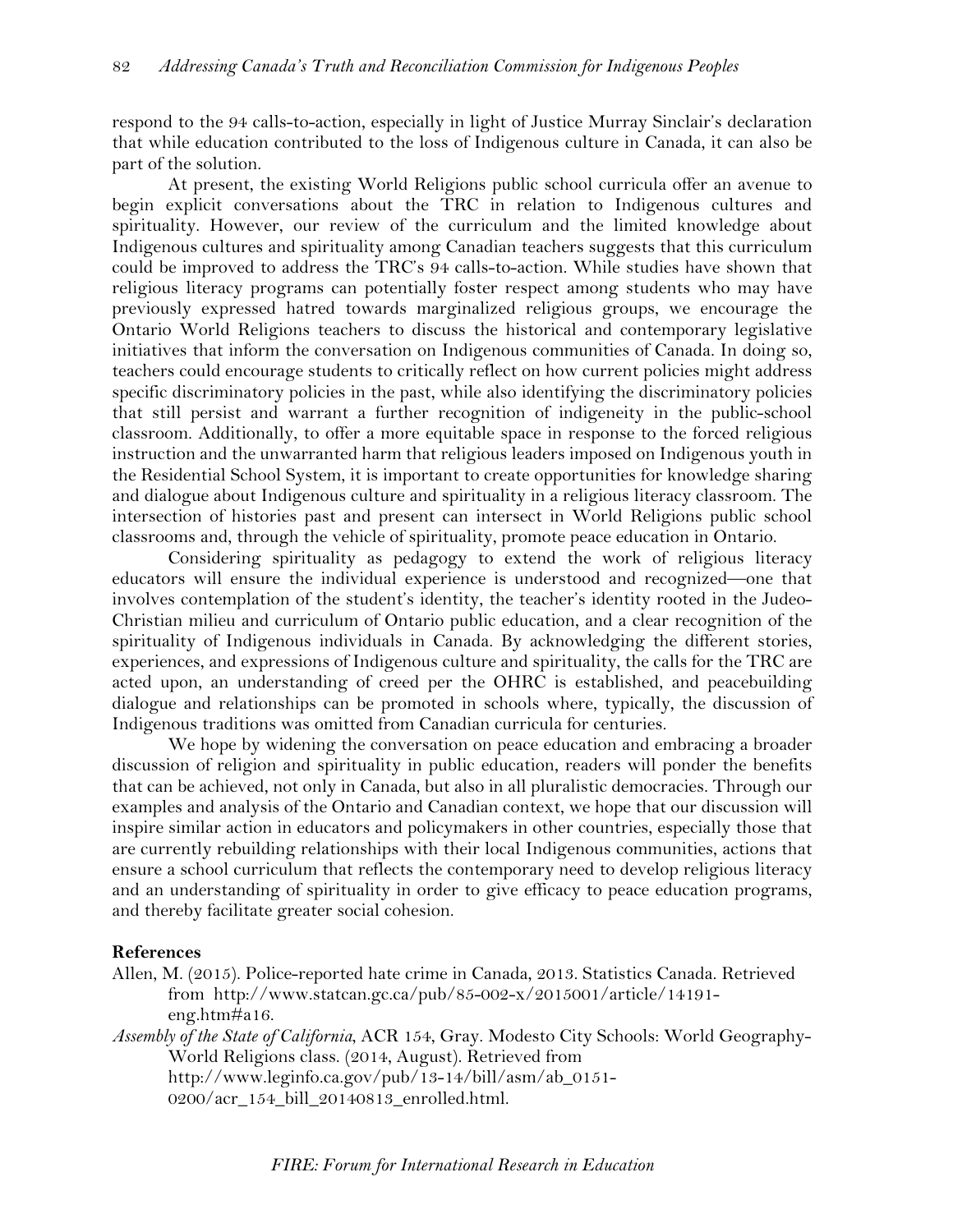- Barrera, J. (2018, September 23). 'I can't escape': Life as a non-Indigenous student at the notorious St. Anne's residential school. *CBC News.* Retrieved from [https://www.cbc.ca/news/indigenous/ron-gosbee-stanne-residential-school](https://www.cbc.ca/news/indigenous/ron-gosbee-stanne-residential-school-survivor-1.4833133)[survivor-1.4833133.](https://www.cbc.ca/news/indigenous/ron-gosbee-stanne-residential-school-survivor-1.4833133)
- Berlin, I. (1998). My intellectual path. *New York Review of Books, 45*(8).
- Bickmore, K. & Parker, C. (2014). Constructive conflict talk in classrooms: Divergent approaches to addressing divergent perspectives. *Theory and Research in Social Education, 42*(3), 291–335.
- Bickmore, K. (1999). Elementary curriculum about conflict resolution: Can children handle global politics? *Theory and Research in Social Education, 27*(1)*,* 45–69.
- Bickmore, K. (2005). Foundations for peacebuilding and discursive peacekeeping: Infusion and exclusion of conflict in Canadian public school curricula. *Journal of Peace Education, 2*(2)*,* 161–181.
- Blair, S. (2016). *The knowledge seeker: Embracing Indigenous spirituality.* Regina, Canada: University of Regina Press.
- Bombay, A., Matheson, K., and Anisman, H. (2014). The intergenerational effects of Indian Residential schools: Implications for the concept of historical trauma. *Transcult Psychiatry. 51*(3), 320-338.
- California Assembly Committee on Education (2014). *Assembly Concurrent Resolution No. 154 Modesto City Schools: World Geography-World Religions class.* Retrieved from https://leginfo.legislature.ca.gov/faces/billTextClient.xhtml?bill\_id=201320140AC R154
- Carlson, D. & Leonard, B. (2013). *Spirituality in healthcare. Online module, Center for Spirituality and Healing.* Retrieved from http://www.csh.umn.edu/Integrativehealingpractices.
- Castellano, M. B., Archibald, M., & DeGagné, L. (2008). *From truth to reconciliation: Transforming the legacy of residential schools*. Aboriginal Healing Foundation. Retrieved from http://www.ahf.ca/downloads/from-truth-to-reconciliation-transforming-thelegacy-of-residential-schools.pdf.
- Chan, W. Y. A. (Forthcoming). *Exploring a potential connection between religious bullying and religious literacy in Modesto and Montreal public schools.* (Unpublished doctoral dissertation). McGill University, Montreal, Quebec, Canada.
- Cobb, M. R., Puchalski, C. M., and Rumbold, B. (2012). *Oxford textbook of spirituality in healthcare.* New York: Oxford University Press.
- Crawley, M. (2018, July 9). Ontario cancels curriculum rewrite that would boost Indigenous content. *CBC News.* Retrieved from https://www.cbc.ca/news/canada/toronto/ontario-education-truth-andreconciliation-commission-trc-1.4739297.
- Culliford, L. (2011). *The psychology of spirituality: An introduction*. London, UK: Jessica Kingsley Publishers.
- Dei, G. J. S. (2002). Spiritual knowing and transformative learning. E. O'Sullivan, A. Morrell & M.A. O'Connor (Eds.), *Expanding the boundaries of transformative learning.* (pp. 121-133). New York, NY: Palgrave Macmillan.
- Dei, G. J. S., James, I. M., James-Wilson, S., Karumanchery, L. L., and Zine, J. (2000). *Removing the margins: The challenges and possibilities of inclusive schooling.* Toronto, Canada: Canadian Scholars Press.
- Dossey, B. M., Keegan, L., and Guzzella, C. E. (2004). *Holistic nursing: A handbook for practice*  (4th ed.). Frederick, MD: Aspen.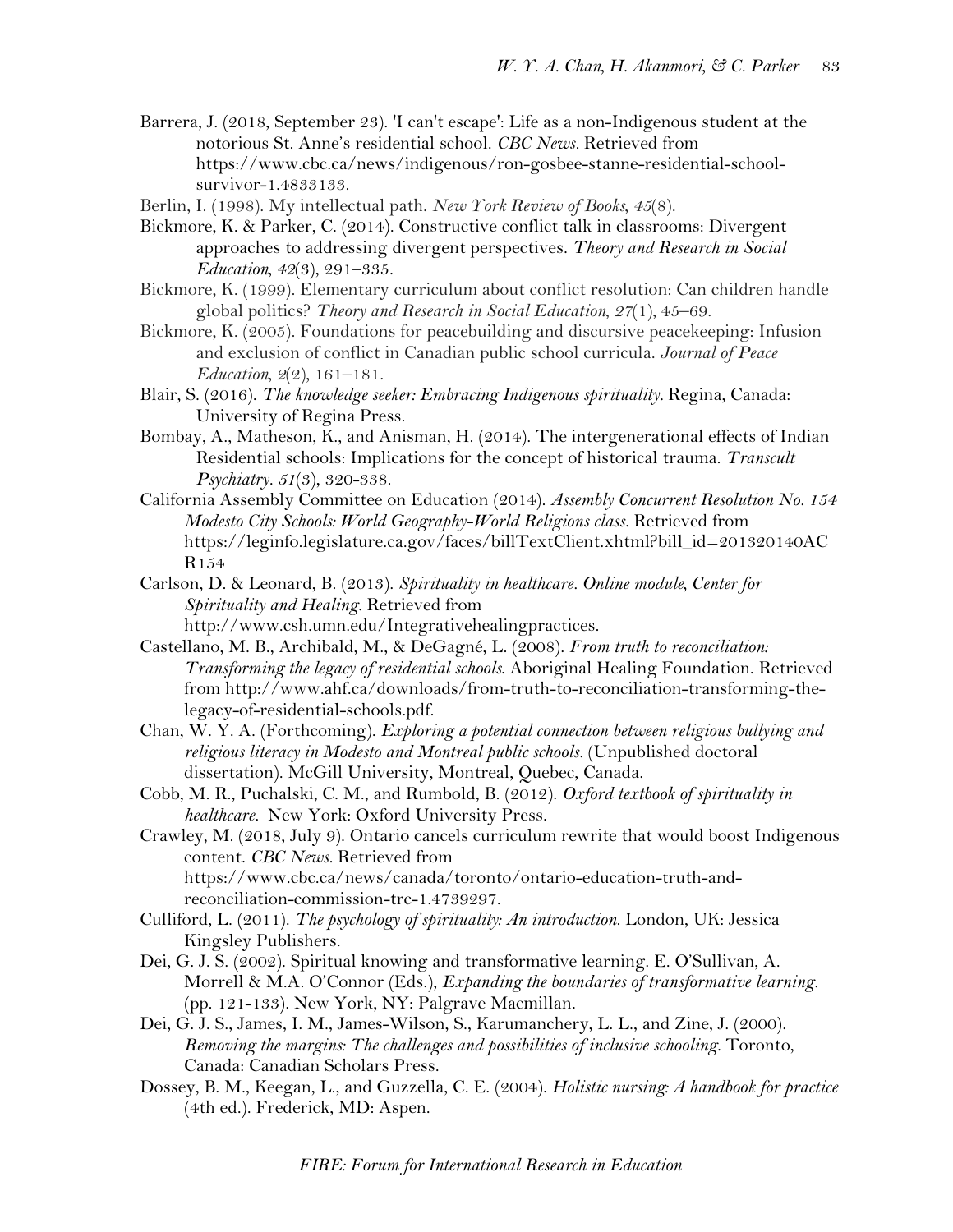- Drinkwater, R. (2017, August 20). Canadian teachers lack confidence to discuss Indigenous cultures in class, study says. *The Globe and Mail.* Retrieved from https://www.theglobeandmail.com/news/national/education/canadian-teacherslack-confidence-to-discuss-indigenous-cultures-in-class-studysays/article36038597/
- Fraser, J. (2016). *Between church and state: Religion and public education in a multicultural America* (2nd ed.). Baltimore: John Hopkins University Press.
- Friesen, J. (2018, February 14). The night Colten Boushie died: What family and police files say about his last day, and what came after. *The Globe and Mail.* Retrieved from https://www.theglobeandmail.com/news/national/coltenboushie/article32451940/
- Griffin, D. R. (1988). *Spirituality and society.* Albany, NY: SUNY Press.
- Hargreaves, D. (1994) The mosaic of learning: Schools and teachers for the next Century. *Demos paper, 8*. London: Demos.
- Harris, I. (2009). Peace education: Definition, approaches, and future directions. *Peace, Literature and Art*, *1*, 77-96.
- Harris, I. M., & Morrison, M. L. (2012). *Peace education*. McFarland.

df

- Hemmings, A. (2000). High school democratic dialogues: Possibilities for praxis. *American Educational Research Journal, 37*(1)*,* 67–91.
- Hindman, D. (2002). From splintered lives to whole persons: Facilitating spiritual development in college students. *Religious Educatio*n, *97*(2), 165-182.
- Houser, N. O. (1996). Negotiating dissonance and safety for the common good: Social education in the elementary classroom. *Theory and Research in Social Education, 24*(3)*,* 294–312.
- *Indian Act*. (1876). Indian Act, RSC 1985, c I-5. Retrieved from http://canlii.ca/t/5333k.
- Indian and Northern Affairs Canada (1998). *Statement of Reconciliation*. Retrieved from: https://www.aadnc-aandc.gc.ca/eng/1100100015644/1100100015649
- Intelligence Services, Hate Crime Unit. (2015). *Toronto Police Service 2015 Annual Hate/Bias Crime Statistical Report*. Retrieved from
	- https://www.torontopolice.on.ca/publications/files/reports/2015hatecrimereport.p df
- Intelligence Services, Hate Crime Unit. (2016). *Toronto Police Service 2016 Annual Hate/Bias Crime Statistical Report*. Retrieved from https://www.torontopolice.on.ca/publications/files/reports/2016hatecrimereport.p
- Johnson, R. (2018). "Thousands gather in memory of Tina Fontaine in Toronto." *CBC News.* Retrieved from http://www.cbc.ca/news/Indigenous/thousands-gather-inmemory-of-tina-fontaine-in-toronto-1.4561309
- Jackson, R. (2004). *Rethinking religious education and plurality*: *Issues in diversity and pedagogy*. London, UK: RoutledgeFalmer.
- Jackson, R. (2014). *Signposts – Policy and practice for teaching about religions and non-religious worldviews in intercultural education.* Strasbourg: Council of Europe.

Jacobs, B. (2000). *International law/The Great Law of Peace*. Unpublished Master's thesis, University of Saskatchewan. Retrieved from https://www.collectionscanada.gc.ca/obj/s4/f2/dsk3/SSU/TC-SSU-07042007083651.pdf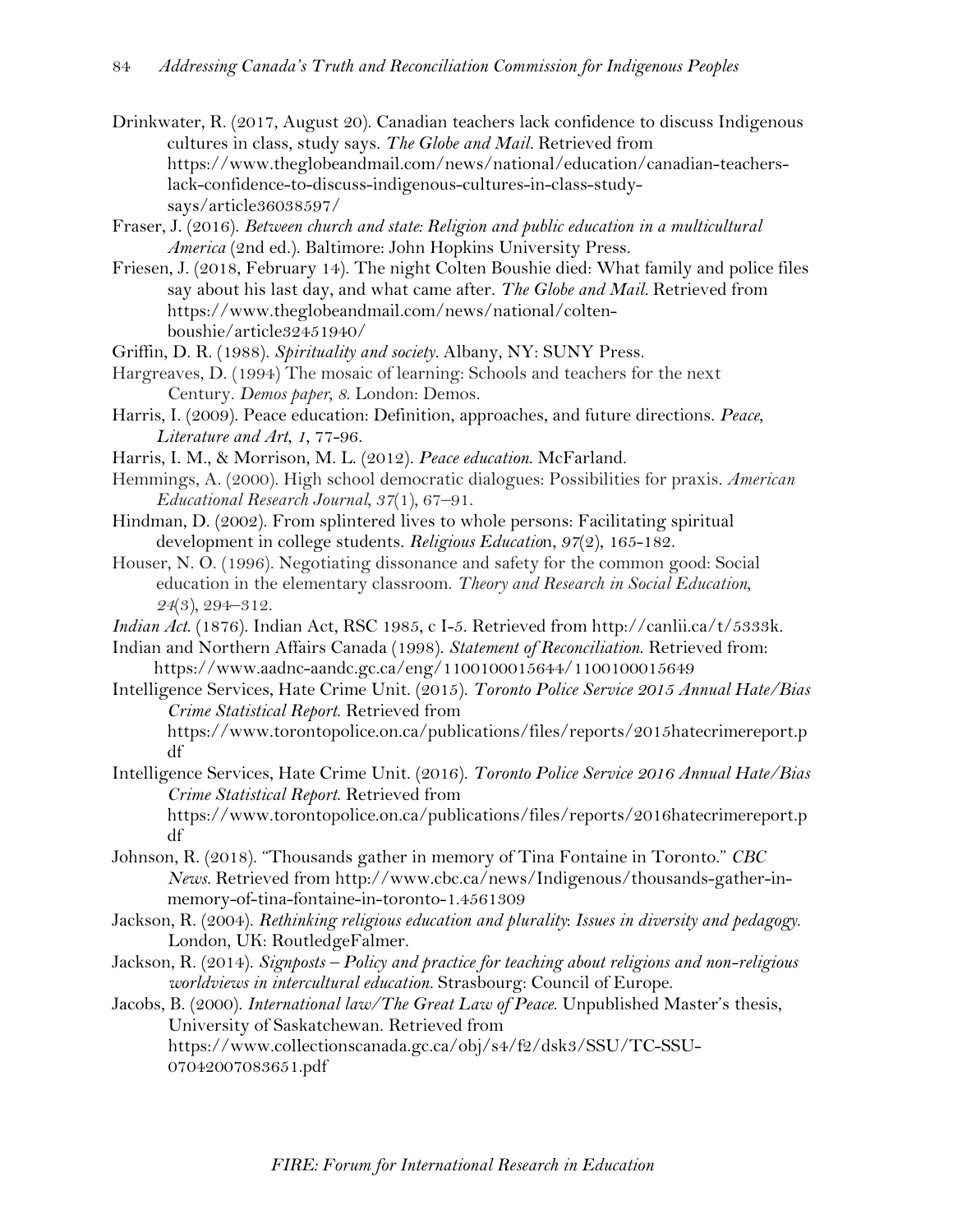- Keung, N. (2016). Ontario facing 'epidemic of Islamophobia' survey finds. *The Toronto Star.*  Retrieved from https://www.thestar.com/news/immigration/2016/07/04/ontariofacing-epidemic-of-islamophobia-survey-finds.html.
- Koenig, H., King, D., Carson, V. B. (2012). *Handbook of religion and health*. Oxford University Press.
- Leber, B. (2017). *Police-reported hate crime in Canada, 2015.* Statistics Canada. Retrieved from https://www.statcan.gc.ca/pub/85-002-x/2017001/article/14832-eng.htm
- Lester, E. (2013). *Teaching about religions: A democratic approach for public schools*. Ann Arbor, MI: University of Michigan Press.
- Lester, E. & Roberts, P. (2009). How teaching world religions brought a truce to the culture wars in Modesto, California. *British Journal of Religious Education. 31*(3), 187–199.
- McMurtry, R., & Curling, A. (2008). *The review of the roots of youth violence. Vol. 2: Executive summary.* Toronto: Queen's Printer for Ontario.
- Menzies, P. (2010). Intergenerational trauma from a mental health perspective. *Native Social Work Journal. 7,* 63-85.
- Miller, J., & McKenna, U. (2011) Religion and religious education: Comparing and contrasting pupils' and teachers' views in an English school. *British Journal of Religious Education, 33*(2).
- Milne, E. (2017). Implementing indigenous education policy directives in Ontario Public Schools: Experiences, challenges and successful practices. *The International Indigenous Policy Journal, 8*(3). Retrieved from: https://ir.lib.uwo.ca/iipj/vol8/iss3/2.
- Moore, D. (2006). Overcoming religious illiteracy: A cultural studies approach. *World history connected.* Retrieved from

<http://worldhistoryconnected.press.uiuc.edu/4.1/moore.html>

- Moore, D. (2007). *Overcoming religious illiteracy: A cultural studies approach to the study of religion in secondary education.* New York, NY: Palgrave MacMillan.
- Nasser, S. & McLaughlin, A. (2017, February 17). Protesters outside Masjid Toronto call for ban on Islam as Muslims pray inside. *CBC News.* Retrieved from http://www.cbc.ca/news/canada/toronto/anti-muslim-protest-masjid-toronto-1.3988906.
- National Archives of Canada, Record Group 10, vol. 6810, file 470-2-3, vol. 7, 55 (L-3) and 63 (N-3).
- Newhouse, D. (2018). "Why is Doug Ford silent on Indigenous especially education issues?" *The Globe and Mail.* Retrieved from https://www.theglobeandmail.com/opinion/article-why-is-doug-ford-silent-onindigenous-especially-education-issues/.
- Olson, P. (2000). Comments on M.A. Thesis: Renu, Sharma: Spirituality and Education in North American Contexts. *Department of Sociology and Equity Studies*, OISE, University of Toronto.
- Ontario Ministry of Education. (2007). *Ontario First Nation, Métis, and Inuit education policy framework*. Retrieved from

<http://www.edu.gov.on.ca/eng/aboriginal/fnmiFramework.pdf>

Ontario Ministry of Education. (2013a). *World religions and belief traditions in daily life* (HRF3O, Grade 11, Open). Pages 369-382. Retrieved from http://www.edu.gov.on.ca/eng/curriculum/secondary/ssciences9to122013.pdf.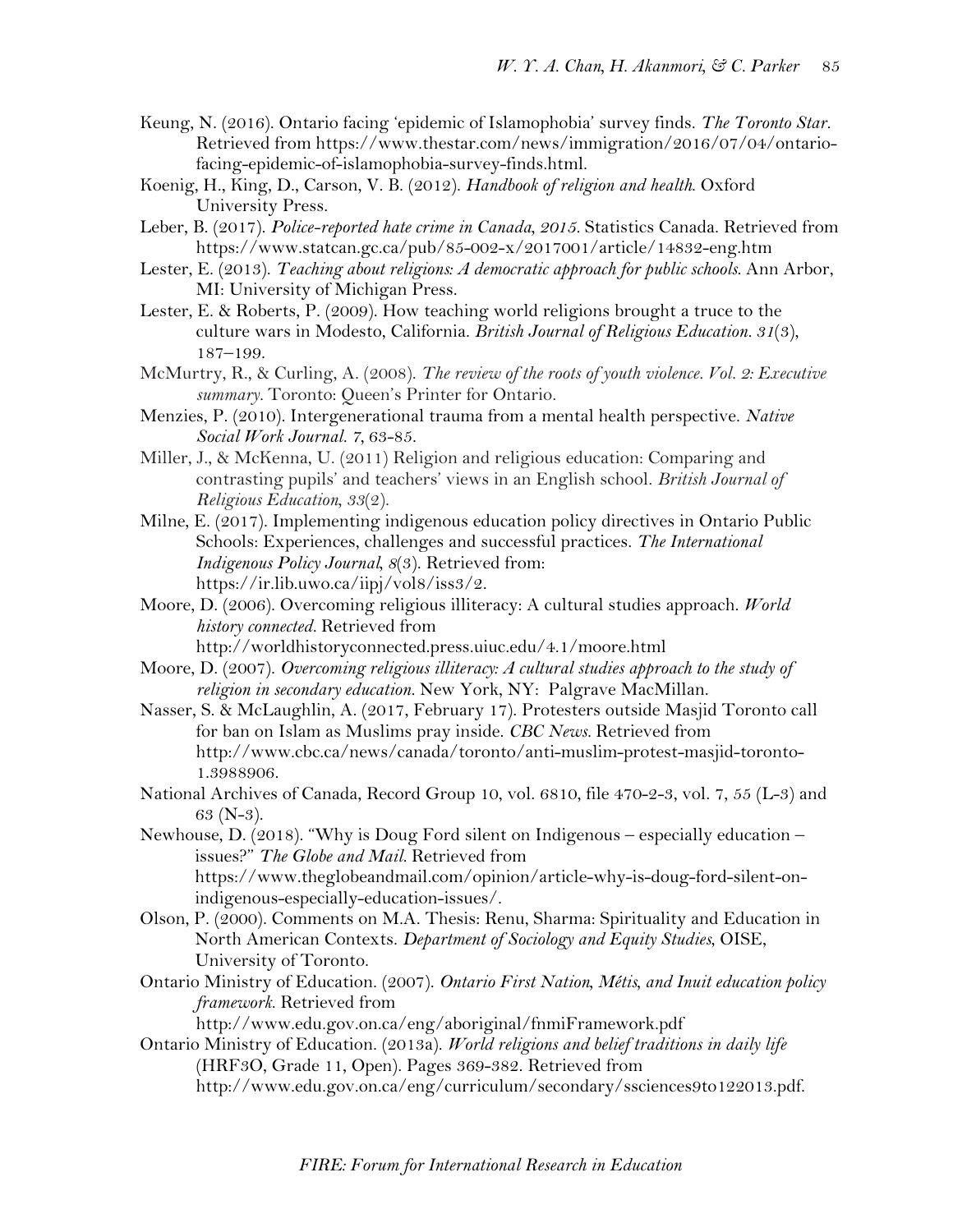Ontario Ministry of Education. (2013b). *World religions and belief traditions: Perspectives,*  issues, and challenges (HRT3M, Grade 11, University/College Preparation). Pages 356-368. Retrieved from

http://www.edu.gov.on.ca/eng/curriculum/secondary/ssciences9to122013.pdf

- Panjwani, F. (2005). Agreed syllabi and un-agreed values: Religious education and missed opportunities for fostering social cohesion. *British Journal of Educational Studies, 53*(3)*,* 375–393.
- Paperny, A. M. (2017). Quebec mosque shooting: A shout, a hail of bullets, then death. *Reuters.* Retrieved from https://www.reuters.com/article/us-canada-mosqueshooting-scene/quebec-mosque-shooting-a-shout-a-hail-of-bullets-then-deathidUSKBN15F02H
- Parker, C. (2013). Peacebuilding education: Pedagogical tools for democratic and inclusive learning opportunities for diverse students. *International Journal of Peace Studies 18*(2), 1–24.
- Parker, C. (2016a). *Peacebuilding, citizenship, and identity: Empowering conflict and dialogue in multicultural classrooms*. Rotterdam/Boston/Taipei: Sense Publishers.
- Parker, C. (2016b). Pedagogical tools for peacebuilding education: Engaging and empathizing with diverse perspectives in multicultural elementary classrooms. *Theory and Research in Social Education, 44*(1), 104–140.
- Pike, M. A. (2008). Faith in citizenship? On teaching children to believe in liberal democracy. *British Journal of Religious Education, 30*(2)*,* 113–122.
- Prothero, S. (2007). Prothero, S. (2009). *Religious literacy: What every American needs to know- -and doesn't*. Harper Collins.
- "Reported hate crimes on rise in Toronto and increase in police awareness may play role." (2018). *CBC News.* Retrieved from https://www.cbc.ca/news/canada/toronto/hatecrime-statistics-2017-1.4619851
- Rosella, L. (2018). "Woman arrested for allegedly yelling racial slurs, attempting to remove woman's hijab at Mississauga bus stop." *The Star.* Retrieved from https://www.thestar.com/news/gta/2018/07/30/woman-arrested-for-allegedlyyelling-racial-slurs-attempting-to-remove-womans-hijab-at-mississauga-busstop.html.
- Ryerson, E. (1847). *Report on a system of public elementary instruction for Upper Canada*. Toronto, Canada: Lovell and Gibson.
- Saucier G., & Skrzypińska K. (2006). Spiritual but not religious? Evidence for two independent dispositions. *Journal of Personality. 74*(5), 1257–1292.
- Scrim, K. (2017). *Aboriginal victimization in Canada: A summary of the literature.* Department of Justice. Retrieved from http://www.justice.gc.ca/eng/rp-pr/cj-jp/victim/rd3 rr3/p3.html
- Shahjahan, R. A. (2005). Spirituality in the academy: reclaiming from the margins and evoking a transformative way of knowing the world. *International Journal of Qualitative Studies in Education. 18*(6), 685-711.
- Shahjahan, R. A. (2009). The role of spirituality in the anti-oppressive higher-education classroom. *Teaching In Higher Education, 14*(2).
- Shahjahan, R. A. (2016). Centering spirituality in the Academy. *Journal of Transformative Education. 2*(4), 294 – 312.
- Sheldrake, P. (2007). *A brief history of spirituality.* West Sussex, UK: Wiley-Blackwell.
- Smith, W.C. (1978). *The meaning and end of religion*. London: SPCK.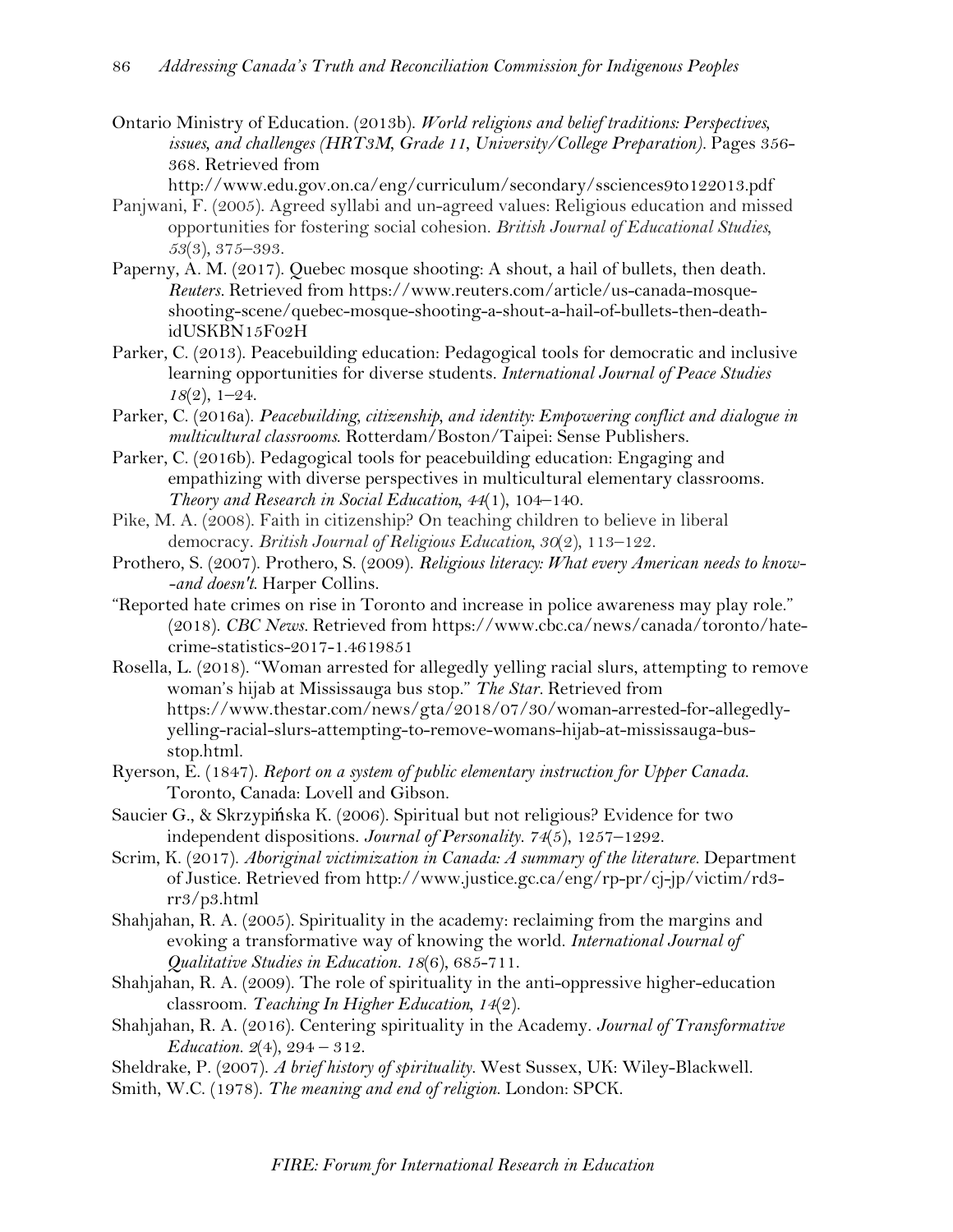Snyder, C.R. & Lopez, S. J. (2007). *Positive psychology*. Sage Publications, Inc.

- Statistics Canada. (2018). *First Nations people, Métis and nuit in Canada: Diverse and growing populations*. Retrieved from http://www.statcan.gc.ca/pub/89-659-x/89-659 x2018001-eng.htm
- Stonechild, B. (2016). *The knowledge seeker: Embracing Indigenous spirituality*. University of Regina Press: Regina, Saskatchewan.The Ontario *Education Act. ,* R.S.O. 1990, c. E.2 Retrieved from https://www.ontario.ca/laws/statute/90e02#BK0

"The White Paper, 1969." (n.d.). First Nations and Indigenous Studies, the University of British Columbia. Retrieved from

http://Indigenousfoundations.arts.ubc.ca/the\_white\_paper\_1969/

*The Statement of the government of Canada on Indian policy, 1969.* (1969). Government of Canada. Retrieved from http://epe.lac-bac.gc.ca/100/200/301/inacainc/indian\_policy-e/cp1969\_e.pdf

Truth and Reconciliation Commission of Canada. (2015a). *Calls to action*. Retrieved from http://www.trc.ca/websites/trcinstitution/File/2015/Findings/Calls\_to\_Action\_E nglish2.pdf.

Truth and Reconciliation Commission of Canada. (2015b). *Canada's residential schools: The history, Part 1: Origins to 1939. In The final report of the Truth and Reconciliation Commission of Canada, Volume 1*. Retrieved from http://nctr.ca/assets/reports/Final%20Reports/Volume\_1\_History\_Part\_1\_Englis h\_Web.pdf

Truth and Reconciliation Commission of Canada. (2015c). *Canada's residential schools: The history, Part 2: 1939 to 2000. In The final report of the Truth and Reconciliation Commission of Canada, Volume 1*. Retrieved from http://nctr.ca/assets/reports/Final%20Reports/Volume\_1\_History\_Part\_2\_Englis h\_Web.pdf

Truth and Reconciliation Commission of Canada. (2015d). *Canada's residential schools: The legacy. In The final report of the Truth and Reconciliation Commission of Canada, Volume 5.* Retrieved from

http://nctr.ca/assets/reports/Final%20Reports/Volume\_5\_Legacy\_English\_Web. pdf

- Uniform Crime Reporting Survey. (2018). *Table 1: Police-reported hate crimes, by detailed motivation, Canada, 2015, 2016, and 2017*. Statistics Canada. Retrieved from [https://www150.statcan.gc.ca/n1/daily-quotidien/181129/t001a-eng.htm.](https://www150.statcan.gc.ca/n1/daily-quotidien/181129/t001a-eng.htm)
- US Census Bureau. (2017). *QuickFacts: Modesto city, California*. Retrieved from https://www.census.gov/quickfacts/fact/table/modestocitycalifornia/PST045217.
- Wane, N. N., Manyimo, E. L., & Ritskes, E. J. (Eds.). (2011). *Spirituality, education, and society: An Integrated approach*. The Netherlands: Sense Publishers
- Wertheimer, L. (2015). *Faith Ed.: Teaching about religion in an age of intolerance*. Boston: Beacon Press.
- "Will truth bring reconciliation? Justice Murray Sinclair says not without education." (2015). *CBC News.* Retrieved from http://www.cbc.ca/radio/unreserved/takingthe-first-steps-on-the-road-to-reconciliation-1.3347611/will-truth-bringreconciliation-justice-murray-sinclair-says-not-without-education-1.3348070

# **About the Authors**